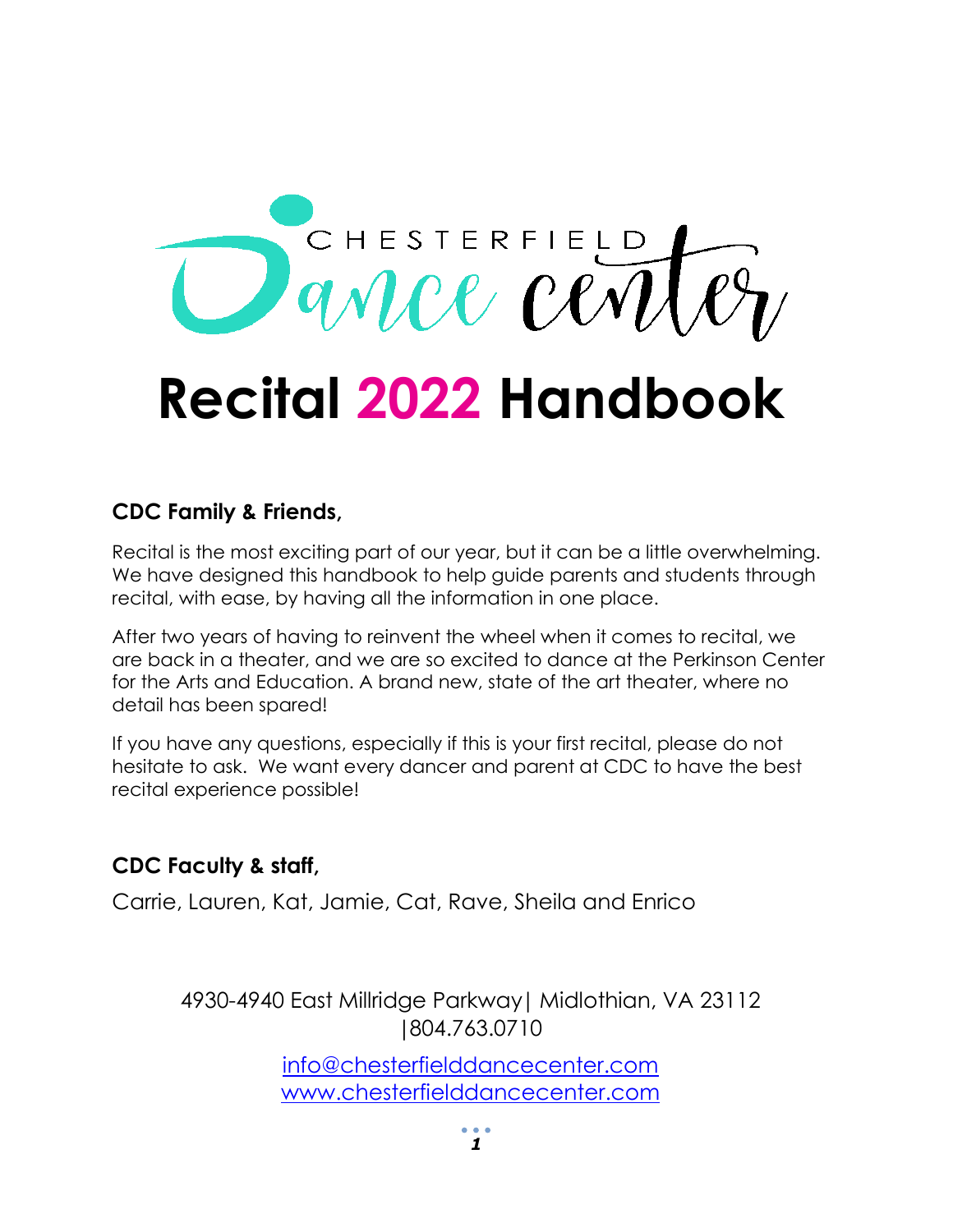### **TABLE OF CONTENTS**

| <b>PAGE</b> |
|-------------|
|             |
|             |
|             |
|             |
|             |
|             |
|             |
|             |
|             |
|             |
|             |
|             |
|             |
|             |
|             |
|             |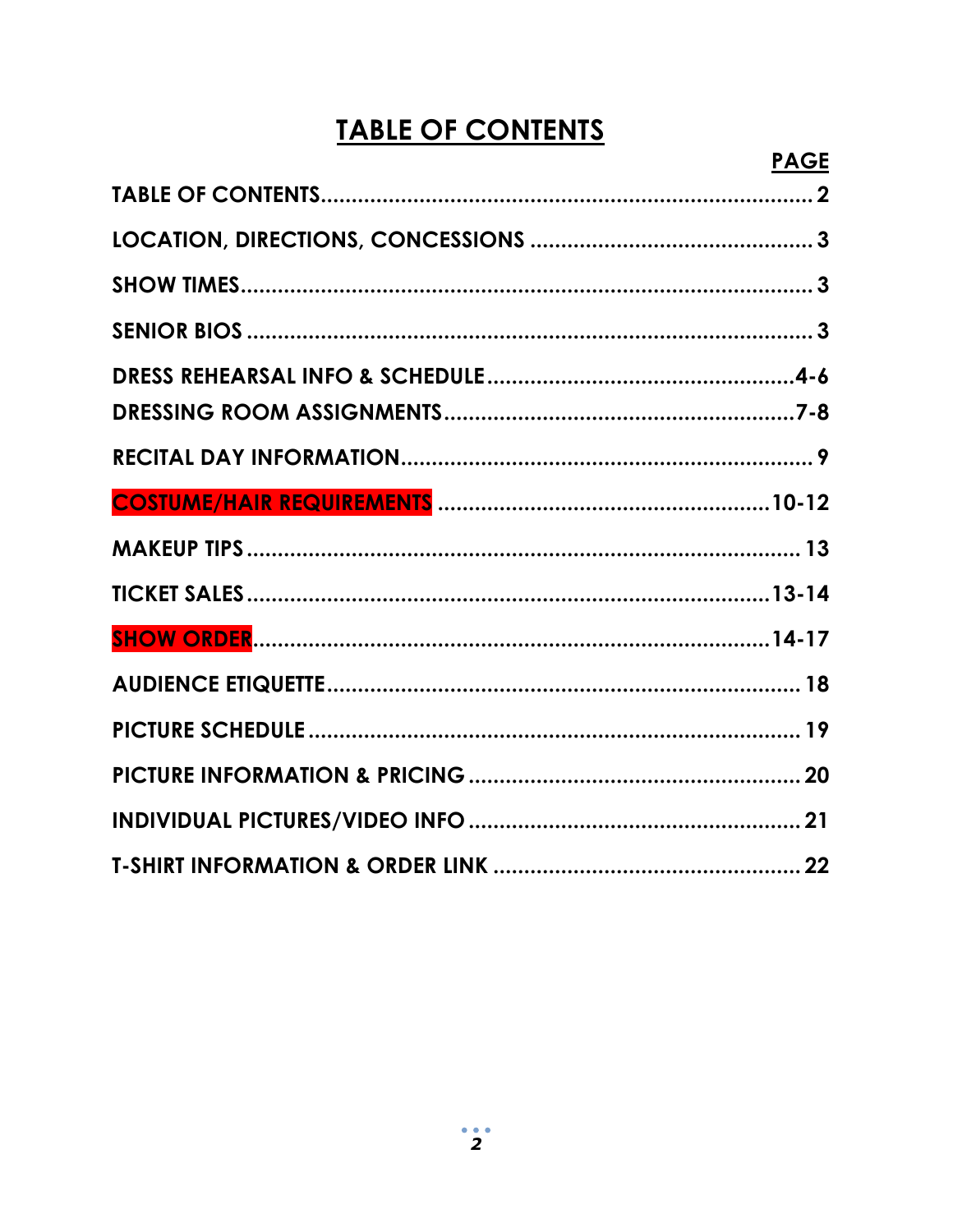#### **RECITAL LOCATION**

Back to normalcy means we are back in a theater! This year, we will be performing at the Perkinson Center for the Arts and Education, a brand new, state of the art theater. We hope to keep this venue for many years to come, as our favorite lighting designer, Jon Shelley, is at the helm of the production team!

#### **ADDRESS**

11810 Centre Street Chester, VA 23831

#### **DIRECTIONS**

Take I-288 eastbound. Take the VA-145/Chester Rd exit and continue on Chester Road for 2.6 miles to VA-10 W/W Hundred Rd. Turn Right on W Hundred Rd and drive for 0.3 miles then turn right onto Centre Street just past Walgreens. The Perkinson Center is on the left after the Chester Library.

#### **CONCESSIONS**

The Perkinson Center concessions will be open to purchase beer, wine, and nonalcoholic beverages 1 hour before ticket events and during intermission. Light snacks may also be purchased here. Food and drink (including bottled water) are not allowed in the gallery or theater.

#### **SHOW TIMES**

**Saturday, June 4th 1 PM –** *SOLD OUT* **4 PM – limited tickets left** 7 PM

**Sunday, June 5th 2 PM – limited tickets left**

#### **SENIOR BIOS/INFORMATION**

#### **Congratulations to our CDC graduating seniors! We wish you all the best of luck on your future endeavors, and you will always have a home at CDC!**

Please make sure you grab one of the bio forms from the office and fill it out to be returned to the office by **Friday, May 13th.**

CDC graduating seniors: **Katie Acker, Kaitlyn Banks, Katelyn Garnett, Lexi Gambardella, Claire Harvel, Savannah Hensley, Sara King, Corinne Matheson, Meg Richards and Elliot Winegar**…if you are a senior and we missed you, please let us know as soon as possible!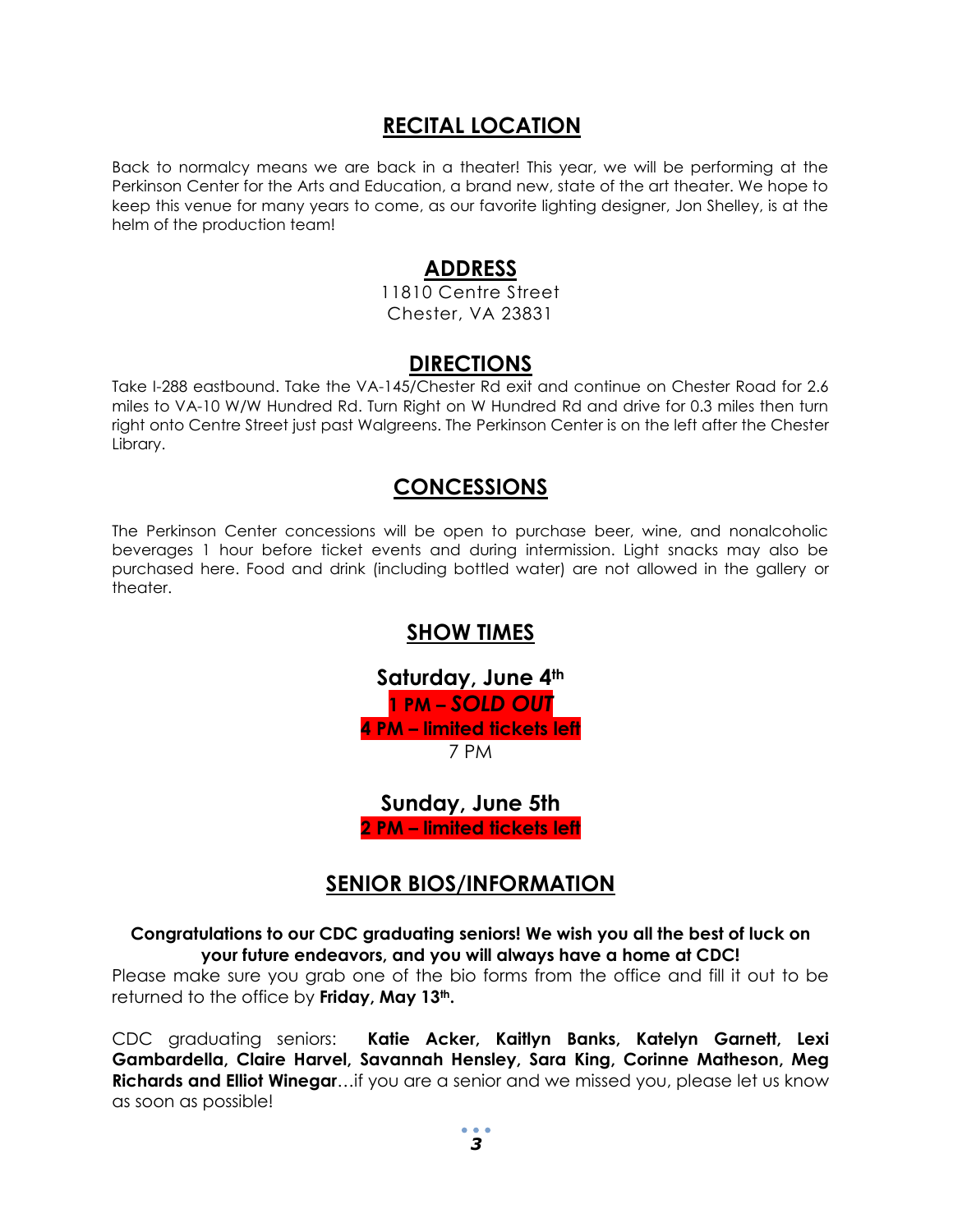#### **DRESS REHEARSAL**

#### **Dress rehearsal for all students participating in all shows is THURSDAY, JUNE 2nd and FRIDAY, JUNE 3rd at the PERKINSON CENTER FOR THE ARTS AND EDUCATION**

Dress rehearsal is **mandatory** for all students participating in the recital. If you have extenuating circumstances that prevent you from attending the dress rehearsal, contact the office and we will do our best to accommodate you; however, this is only in situations that you absolutely cannot avoid.

A schedule for dress rehearsal can be found on the following two pages (page 5 &6). The schedule will give specific rehearsal times for each class and all dancers are expected to be at dress rehearsal at least **15 minutes prior** to their first call time. We normally run ahead of schedule, but since this is a new venue for us, we could run behind. Please bear with us, as we are a little rusty coming off of a two year break from "real" theaters!

Students will need to bring all costumes, tights, accessories, and shoes to dress rehearsal. Belongings can be left in the theater overnight.

Students do not need to wear full stage make-up for dress rehearsal but may wish to wear a little to practice. In addition, at dress rehearsal all students **must** wear the specified hairstyle (with hair accessory if applicable) for each dance; this is a good time to practice styling the hair correctly and it looks much nicer to have the hair neat and uniform.

You may take pictures and video at dress rehearsal, but absolutely **NO PICTURES OR VIDEO CAN BE TAKEN DURING THE ACTUAL SHOW(S).** 

### **DRESS REHEARSAL SCHEDULE**

#### **THURSDAY, JUNE 2nd**

| 3:50 PM <b>Deep End/ Forget You</b> (SAT 4PM ACT 1 #4/SAT 4PM ACT 2 #6) |
|-------------------------------------------------------------------------|
|                                                                         |
|                                                                         |
|                                                                         |
|                                                                         |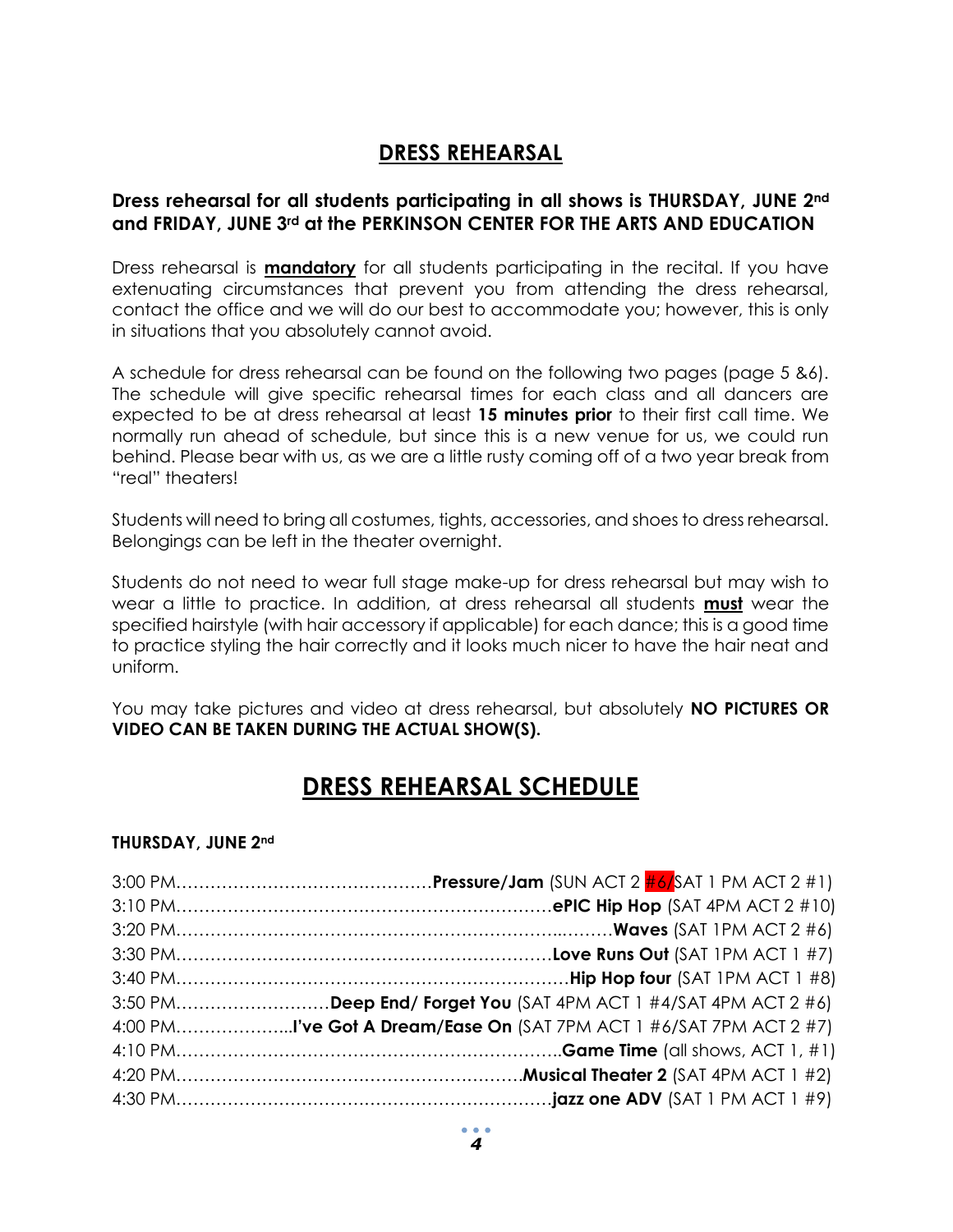| 7:30 PM……………………………………………………………hip hop 2 ADV (SUN ACT 2 <mark>#5)</mark> |
|-------------------------------------------------------------------------|
|                                                                         |
|                                                                         |
|                                                                         |
|                                                                         |
|                                                                         |
|                                                                         |
|                                                                         |
|                                                                         |
|                                                                         |

#### **FRIDAY, JUNE 3rd**

| 3:30 PMClap Your Hands/Believe (SAT 7PM ACT 2 #3/SAT 7PM ACT 2 #9) |
|--------------------------------------------------------------------|
|                                                                    |
|                                                                    |
|                                                                    |
|                                                                    |
|                                                                    |
|                                                                    |
|                                                                    |
|                                                                    |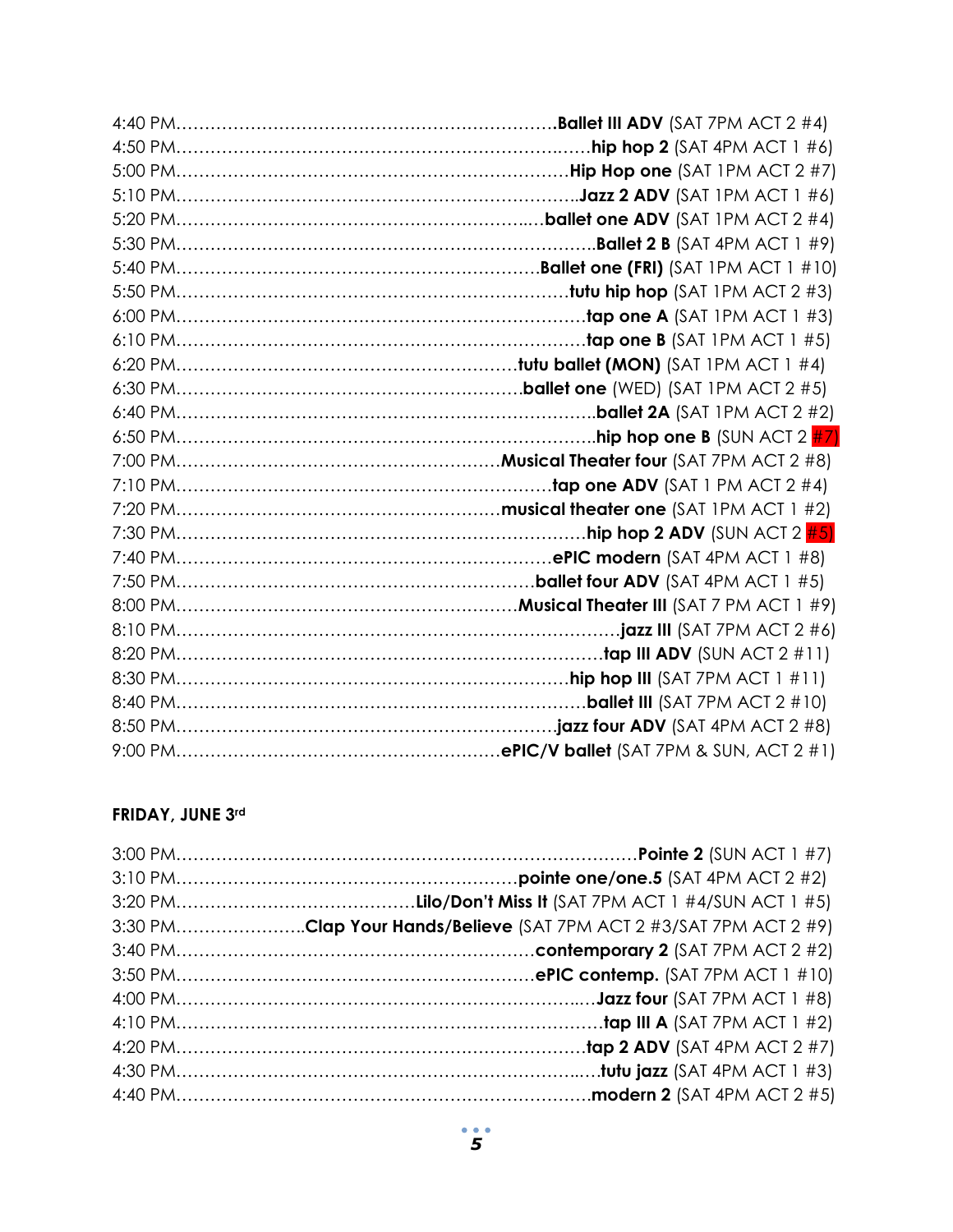| 6:10 PM……………………………………………………………… <b>jazz one (TUES)</b> (SUN ACT 2 <mark>#3)</mark> |
|------------------------------------------------------------------------------------|
|                                                                                    |
|                                                                                    |
|                                                                                    |
|                                                                                    |
|                                                                                    |
|                                                                                    |
|                                                                                    |
|                                                                                    |
|                                                                                    |
|                                                                                    |
|                                                                                    |
|                                                                                    |
|                                                                                    |
|                                                                                    |
|                                                                                    |
|                                                                                    |
|                                                                                    |

**5th draft changes/updates**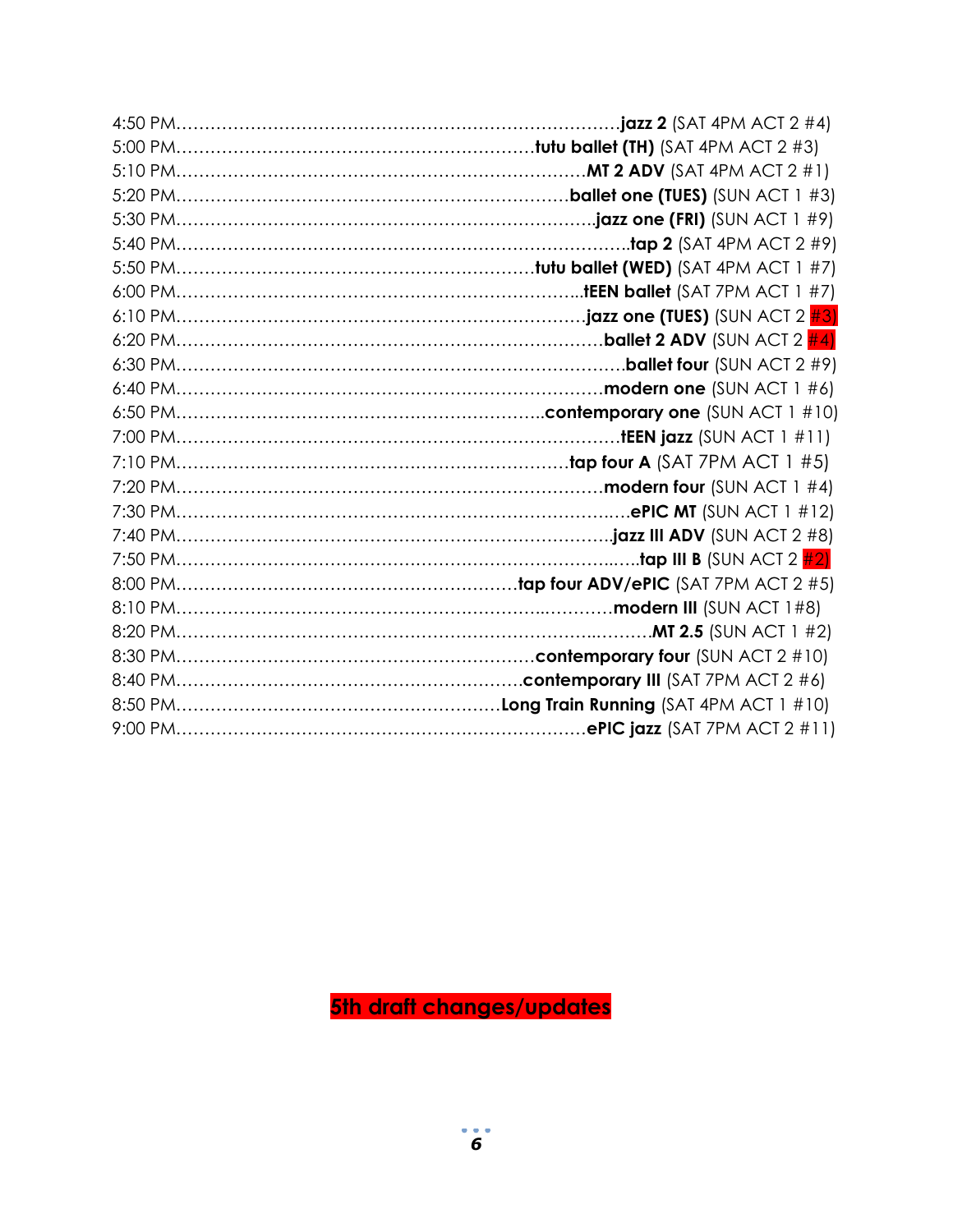#### **Dressing Room Assignments**

#### **Saturday, 1 PM SHOW**

**Multipurpose room:** Chloe Arthur, Abby Ballentine, Charlee Bazemore, Ashlynn Beason Kailani Belton, Sophia Bowes, Kalani Brooks, Tasha Broun, Riley Bynum Bright, Madelyn Cioffi, Reese Collins, Morgan Connors, Sybil Corey, Rose Cox, Lillyana Diana, Marina Esquivel, Penelope Fraley, Grace Flanagan, Rose Gerdts, Isabella Gregory, Luciana Guerrero Diaz, Mackenzie Hansen, Emeline Haubrock, Lubomila Hristova, Ainsley Hughes, Saylor Hurt, Aubrey Ifert, Jocelyn Jensen, Ryann Johnson, Laila Kinard, Naliyah Lancaster, Chloe Lilley-Blum, Joie Lyddon, Adalyn Marker, Brooke Mayo, Lucia Murillo, Samantha Parker, Emerson Parkes, Marian Phelps, Hallie Pruden, Maitlyn Ring, Piper Robertson, Adrienne Rohrbaugh Hannah Saltzberg, Blake Samuel, Ciel Sarro, Janie Scearce, Hadley Senning, Eliza Sheldon, Cailyn Singh, Isa Singh, Harper Smith, Sadie Smith, Ardella Staylor, Macie Strittmatter, Mackenzie Strittmatter, Kira Thacker, Makenzie Tillar, Kate Urso, Eliza Utz, Raegan Young, Norah Weitz, Lillian Wolovick

**Classroom (17):** Kourtney Annis, Abby Ballentine, Eleanor Campbell, Audra Drahms, Ana Enamorado, Penelope Fraley, Matilda Fuller, Alice Gregory, Madeline Gunderman, Jadyn Harris, Jailyn Holcomb, Kayla Jensen, Tanna Ling, Teegan Ling, Olivia Plato, Brielle Skates, Evalyn Toro **Dressing Room A: ALL BOYS – Nolan Glidden, Anthony Hristov** 

**Dressing Room C:** Kiersten, Gracie, Campbell, Soph, Vanesah, Jordyn, Keaghan, Ashlyn, Olivia, Caylee, Alex, Makayla, Annaiya

**Dressing Room D:** Katie, Livvy, Emily A., Shaiann, Kaitlyn, Amirah, Sonia, Lillian, Lexi, Katelyn, Jasmine, Savi, Sara King, Avery, Molly, Sloane, Jane Claire, Riley

#### **Saturday, 4 PM SHOW**

**Multipurpose Room:** Piper Annis, Ava Barnes, Ava Borton, Bella Cassell, Lennon Castro, Reese Collins, Molly Connors, Jordan Dahilig, Evalysse Diaz, Reese Dunn, Grace Flanagan, Elowen Gotchall, Makena Harris, Kayla Jensen, Stella Joss, Soph Koerner, Vera Lilley-Blum, Ellianna Miller, Emma Ouellette, Mariah Parker, Bella Pearson, Tatiana Porter, Hallie Pruden, Camryn Pyne, Jaelyn Riddle, Piper Robertson, Janie Scearce, Hana Schuelke, Molli Selzer, Shaniyah Soodhoo, Hope Stube, Amara Terry, Amelia Turner, Kiley Tyler, Lillian Wolovick, Sofia Zimmerman

**Classroom:** Kourtney Annis, Eleanor Campbell, Audra Drahms, Matilda Fuller, Madeline Gunderman, Jadyn Harris, Olivia Plato, Jillian Riddle, Brielle Skates, Leighton Clay, Adleigh Dunn, Iva Gotovac, Sadie Hatch, Jailyn Holcomb, Gianna Killian, Emily Letourneau, Elena Pound, Sophia Ritter, Alexa Malbone, Adelyn Miller, Coralline Nail, Shelley Nail, Mia Ritter

#### **Dressing Room A:** ALL BOYS

**Dressing Room C:** Kiersten, Evie Anderson, Gracie, Campbell, Soph, Vanesah, Jordyn, Sarah Kuder, Keaghan, Augusta McNulty, Ashlyn, Olivia, Caylee, Alex, Madison Spencer, Makayla, Annaiya, Marissa Wood

**Dressing Room D:** Katie, Livvy, Emily A., Shaiann, Kaitlyn, Amirah, Sonia, Lillian, Lexi, Katelyn, Jasmine, Savi, Sara King, Avery, Molly, Sloane, Jane Claire, Riley

#### **Saturday, 7 PM SHOW**

**Multi-Purpose Room:** Addison Adams, Megan Ballentine, Alex Fisher, Penelope Fraley, Amaya Gaines-Lester, Reagan Gilbert, Rachel Kuder, Mary Handzel, Rachel Kuder, Corinne Matheson, Tatum Noegel, Sage Oprandi, Lola Pearson, Alexis Rapp, Laura Ramirez, Meg Richards, Grace Walker, Alyssa Whah

**Classroom (21):** Kourtney Annis, Ellie Campbell, Leighton Clay, Audra Drahms, Adleigh Dunn, Lyla Ann Flanagan, Matilda Fuller, Iva Gotovac, Lyla Gunderman, Jadyn Harris, Sadie Hatch, Jailyn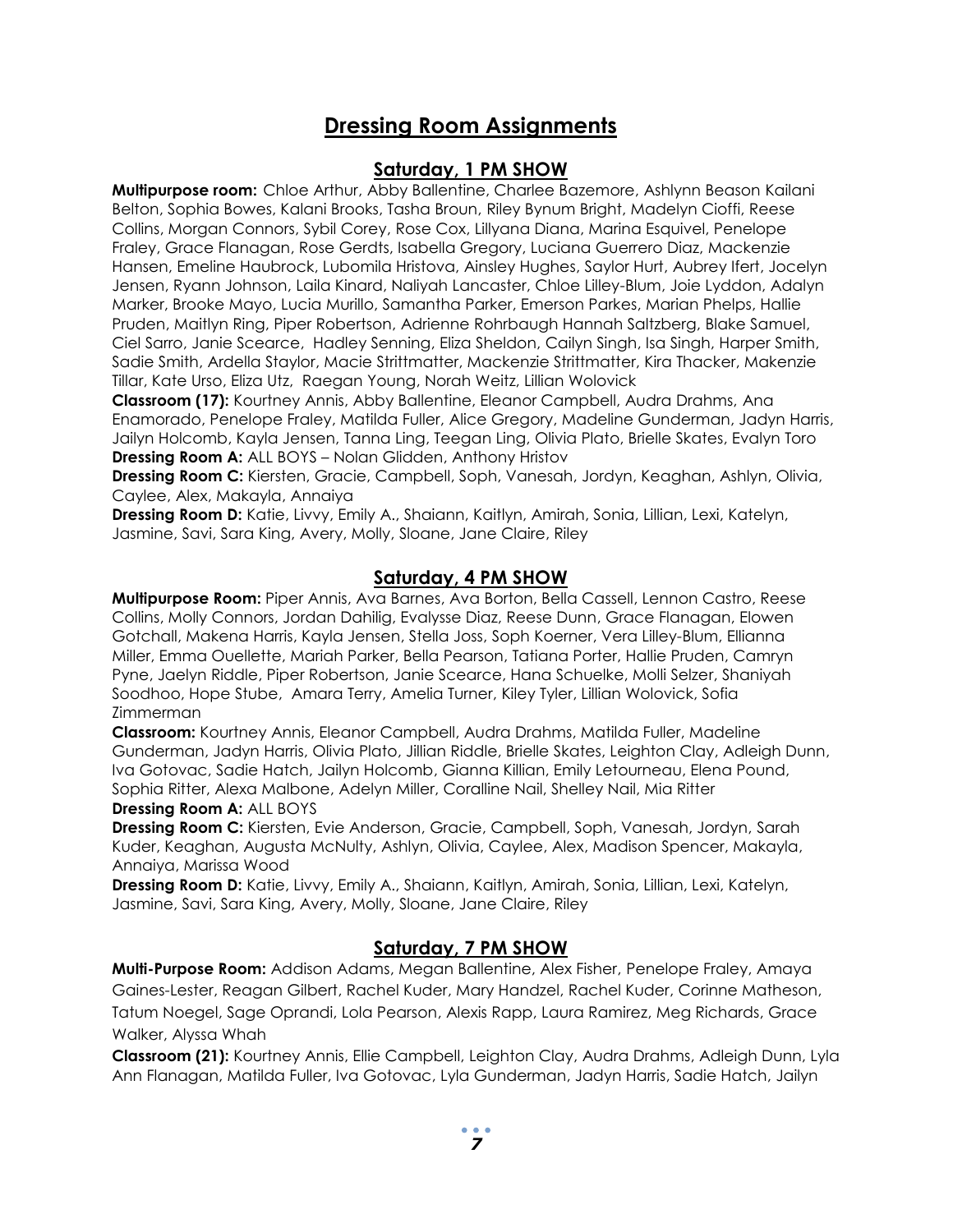Holcomb, Addison Hughes, Gianna Killian, Emily Letourneau, Alexa Malbone, Adelyn Miller, Coralline Nail, Shelley Nail, Mia Ritter, Sophia Ritter, Elena Pound

**Dressing Room A: ALL BOYS** Trevan Eisenhart

**Dressing Room C (18):** Kiersten, Evie Anderson, Gracie, Campbell, Soph, Vanesah, Jordyn, Sarah Kuder, Keaghan, Ashlyn, Olivia R, Caylee, Alex, Madison Spencer, Madison Stout, Makayla, Annaiya, Marissa Wood

**Dressing Room D (19):** Riley Abell**,** Katie, Livvy, Emily A., Shaiann, Kaitlyn, Amirah, Sonia, Lillian, Lexi, Katelyn, Jasmine, Savi, Sara King, Avery, Molly, Sloane, Jane Claire, Riley Z.

#### **Sunday, 2 PM SHOW**

**MULTI-PURPOSE ROOM:** Addison Adams, Paige Alley, Abby Ballentine, Megan Ballentine, Olivia Boury, Kameryn Cobbs, Aris Cobler, Lehland Davis, Isadora Diaz, Kira Finneran, Alex Fisher, Ellery Fudala, Chloe Fulcher, Amaya Gaines-Lester, Madison Gordon, Claire Harvel, Ainsley Hughes, Madelyn Johnson, Alyssa Jordan, Sarah Kuder, Elle Mason, Lucy Miller, Cora Millikan, Sage Oprandi, Hudson Parrott-Hull, Soleil Pegram, Molli Selzer, Luci Singh, Sadie Smith, Macie Strittmatter, Jayda Stiff, Ava Thompson, Kaylee Twiddy, Kylee Vu, Isabel Vega, Sophia Vega, Mary Claire Walton, Bella Westerfield, Elliot Winegar

**Classroom (25):** Kourtney Annis, Eleanor Campbell, Leighton Clay, Audra Drahms, Adleigh Dunn, Lyla Ann Flanagan, Matilda Fuller, Iva Gotovac, Maddie Gunderman, Lyla Gunderman, Jadyn Harris, Sadie Hatch, Addison Hughes, Gianna Killian, Emily Letourneau, Alexa Malbone, Adelyn Miller, Coralline Nail, Shelley Nail, Olivia Plato, Elena Pound, Sophia Ritter, Mia Ritter, Brielle Skates, Alyssa Whah

**Dressing Room A/B:** ALL BOYS Eli, Trevan, Holden, Nolan, Owen, Dempsey,

**Dressing Room C (15):** Kiersten, Gracie, Campbell, Soph, Vanesah, Jordyn, Keaghan, Ashlyn, Olivia, Caylee, Alex, Madison Stout, Makayla, Annaiya, Marissa Wood

**Dressing Room D (20):** Riley Abell**,** Katie, Livvy, Emily A., Shaiann, Kaitlyn, Amirah, Sonia, Lillian, Lexi, Katelyn, Jasmine, Savi, Sara King, Avery, Molly, Sloane, Meg Richards, Jane Claire, Riley Z.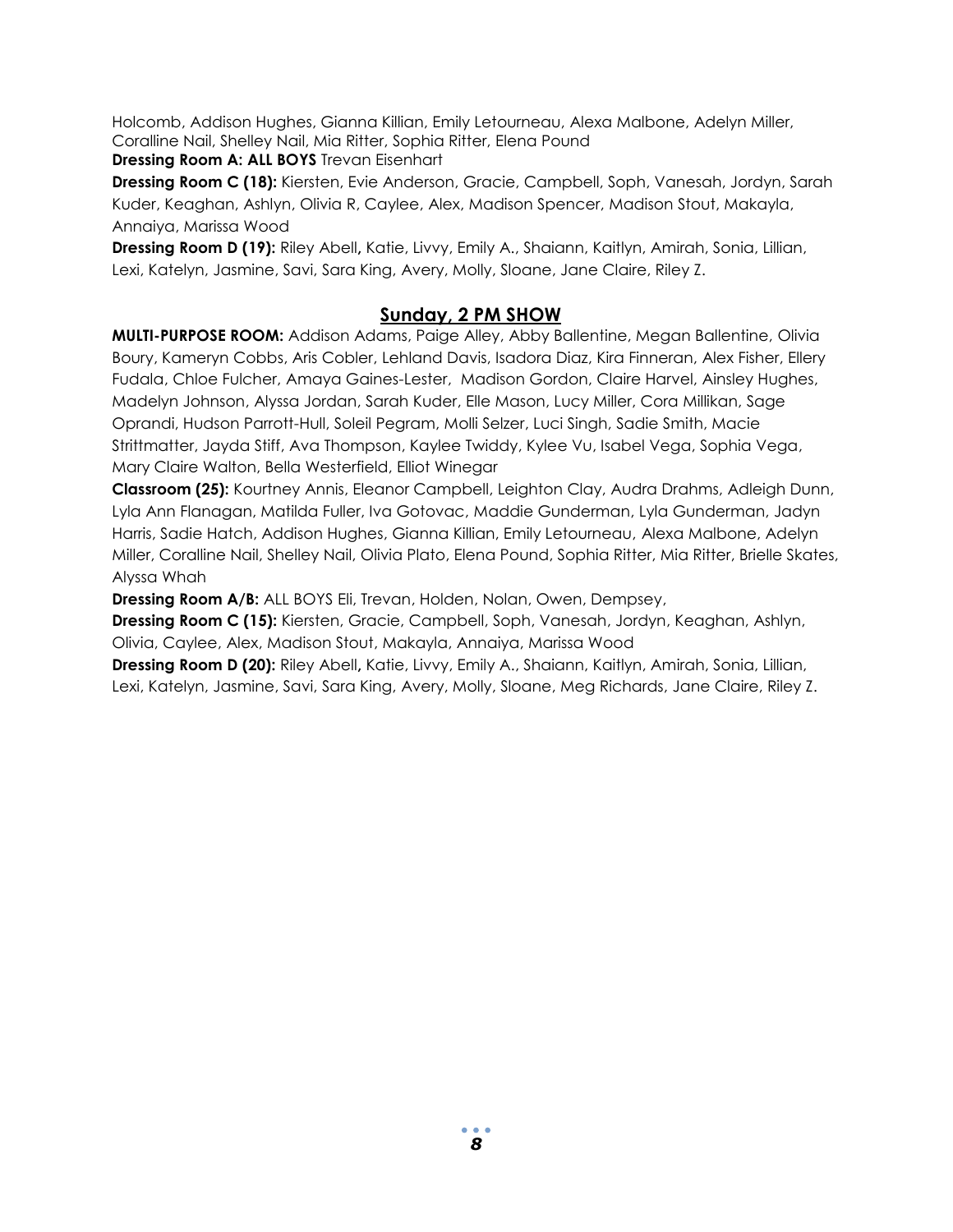### **RECITAL DAY INFORMATION/ETIQUETTE**

#### **Student Pick-up/Drop Off**

Parents or guardians should check-in at the front lobby and bring the students to their assigned dressing rooms (check-in person will direct you), where they will be checked in and placed under the supervision of their parent rep. **Dads are not allowed in the girls' dressing rooms at any time!** After the finale, parents can pick their child up from the stage, but please check them out at the front lobby. Parents are not allowed in the dressing rooms after the children have been checked in for their number unless your child has to be changed for their next dance.

#### **Parking**

Convenient on-site parking is available for free behind the Perkinson Center and at the Chester Library. There is also limited street parking available. Please be mindful of any signs indicating time limits or handicap accessibility.

#### **Students in Audience**

You may watch the show if you are finished performing or have several numbers before you are to perform. You MUST have a ticket to watch the show (CDC student tickets are \$5). No dancer should go into the audience in costume. A "cover-up" can be worn over to hide the costume. We ask that dancers be backstage and ready **NO LESS THAN 5** numbers before they are to go on stage (i.e. your dance is #12, you need to be backstage after #6 - see "Coming & Going"). **WE WILL NOT GO INTO THE AUDIENCE TO FIND YOU!** If you aren't backstage, your dance will be performed without you.

#### **Backstage Etiquette**

When backstage, please be sure to remember that there are others performing on stage. With that being said, remember there is **NO TALKING!** Your voice travels with ease when backstage. Also, be sure to enter in and out of the backstage area in between dances**. Do not open** the doors during a blackout. Again, the light will travel right through to the audience. Students will be escorted in and out of the backstage area by a staff member or parent volunteer. Also, when you are backstage, be sure to stay away from the wings and do not block the entrances to the stage as there are dancers who will be entering and exiting from the stage before you.

#### **Dressing Room Etiquette**

Dressing rooms will be assigned and labeled. Please make sure that you are in the correct dressing room! When in the dressing rooms, please remember to talk quietly. **There are to be no men in the girls' dressing rooms at any time** (boys will have a separate dressing room)! Also, students are to pick up any trash and be sure you leave with everything you came in with.

#### **Finale Bow**

After the show, every student is invited to bow with their class**. We would LOVE to have all dancers onstage for our final bow!** If your dancer is in the audience, please have them go backstage 2-3 numbers before the last performance. Parents can pick their child up from the stage or from the dressing room after the bow, but please check them out at the front lobby.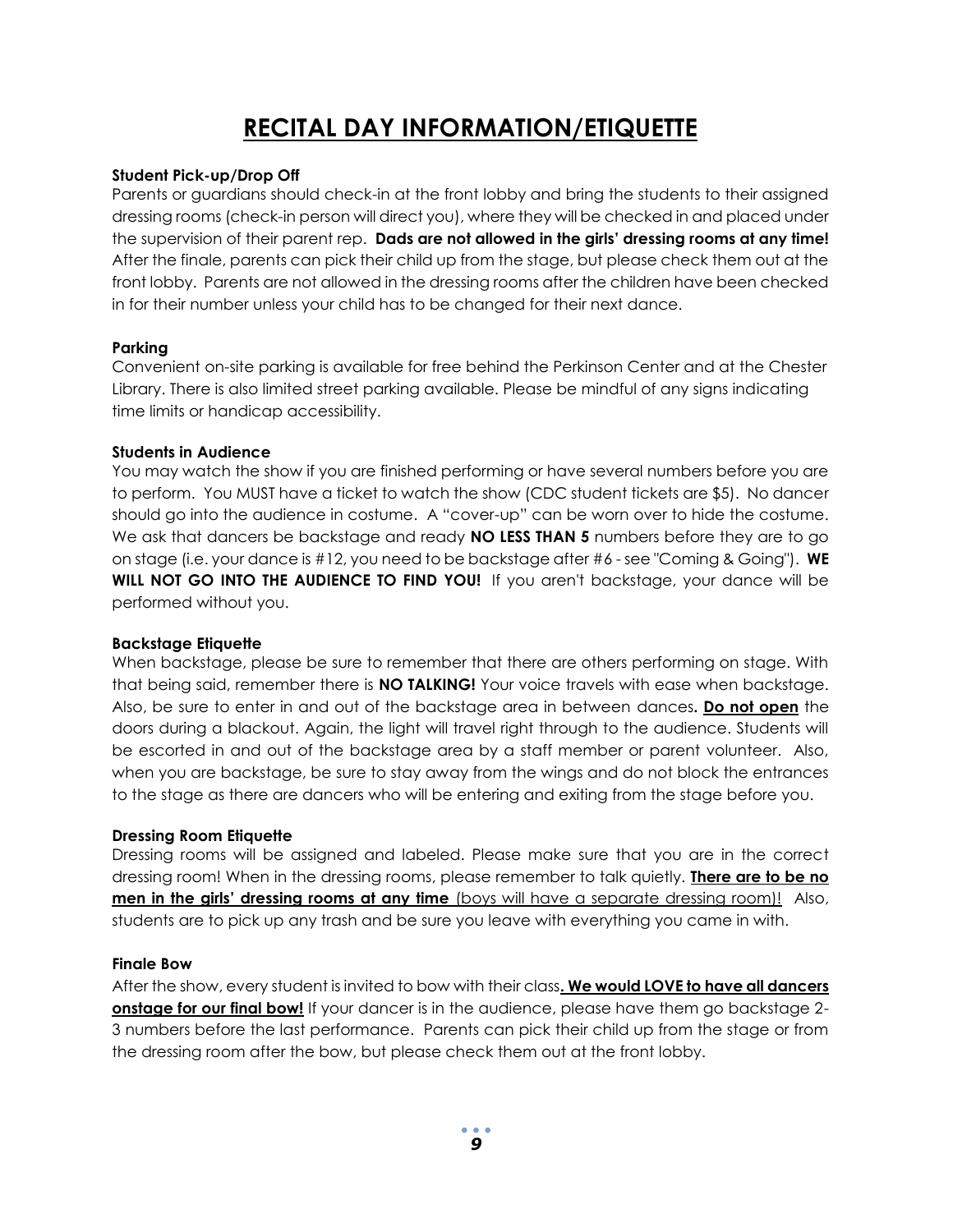### **COSTUME/HAIR REQUIREMENTS**

Listed below are the specific requirements for each class. Please make sure you have all needed items and consult the appropriate faculty member with further questions. Any class that list tights for a requirement were ordered with your costume and are not an additional requirement (if you did not receive a pair, please contact the office). If you run or lose your tights we do have limited sizes available for purchase. In addition, please **DO NOT WEAR UNDERWEAR UNDER YOUR COSTUME!**

#### **BALLET-GENERAL**

- ❖ Tights were ordered for all ballet classes and were included in your costume bill
- ❖ **All straps on ballet shoes MUST BE SEWN and laces MUST be tucked into shoe**
- ❖ Most ballet classes are required to have a bun. If you are hair challenged, here is a link (there are many resources online to help) to a YouTube video on how to make a ballet bun [https://www.youtube.com/watch?v=8Loypr\\_bsFo](https://www.youtube.com/watch?v=8Loypr_bsFo)
- ❖ We recommend using a hairnet for buns (for some classes it is required).

#### **BALLET**

**tutu ballet (MON):** pink ballet shoes, pink tights, ballet bun (at crown of head), hair accessory to their right of bun

**tutu ballet (WED):** pink ballet shoes, pink tights, ballet bun, hair accessory pinned to top/front of the bun (just like picture in the Parent Portal)

**tutu ballet (TH):** pink ballet shoes, pink tights, ballet bun, hair accessory pinned to top/front of the bun (just like picture in the Parent Portal)

**ballet one (TUES):** pink ballet shoes, pink tights, High bun, Hair piece on dancer's right side **ballet one (WED):** pink ballet shoes, pink tights, ballet bun at crown of head, hair accessory to their left of bun

**ballet one (FRI):** pink ballet shoes, pink tights, High bun, tiara

**ballet one ADV: Girls:** pink ballet shoes, pink tights, ballet bun, hair accessory pinned to top right (their right) of the bun (opposite side as the bow on the costume)

**ballet one ADV: Boys**: Black ballet shoes, black pants, white button-down shirt, MINT cumberbund and bowtie

**ballet 2A:** pink ballet shoes, pink tights, ballet bun, hair accessory pinned to top left (their left) of the bun (opposite side as the flower on the hip of their costume)

**ballet 2B:** pink ballet shoes, pink tights, ballet bun, hair accessory pinned to top right (their right) of the bun (opposite side as the flower on the hip of their costume)

**ballet 2 ADV:** hair in bun at crown of head with hair net, pink tights and pink ballet shoes. We will not be using hair accessories.

**ballet III:** hair in bun at crown of head with hair net, pink tights and pink ballet shoes. We will not be using hair accessories.

**ballet III ADV:** hair in bun at crown of head with hair net, pink tights and pink ballet shoes. We will not be using hair accessories.

**ballet four:** hair in bun at crown of head with hair net, pink tights and pink ballet shoes.

**TREVAN:** black tights, black ballet shoes,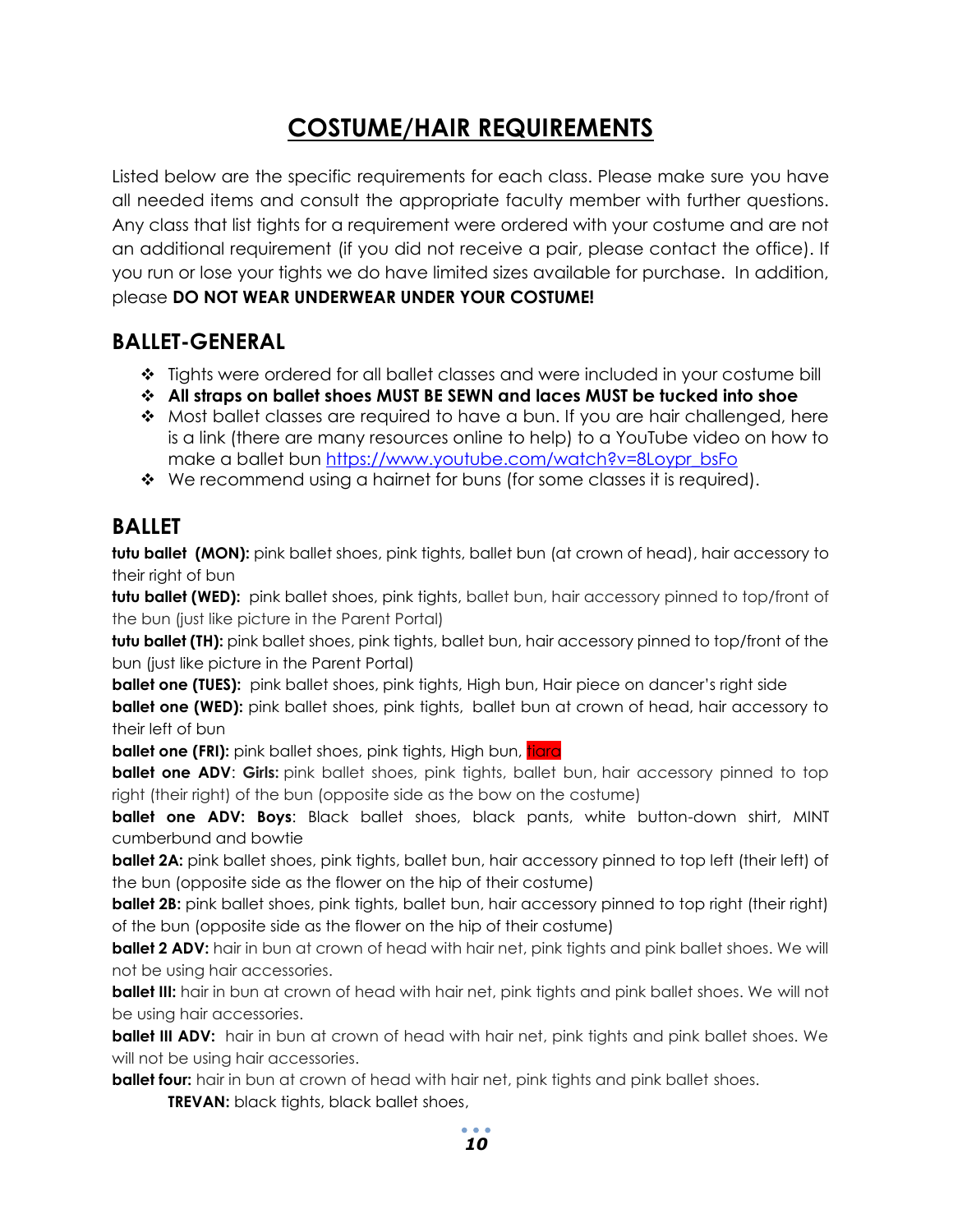**ballet four ADV:** hair in bun at crown of head with hair net, pink tights and pink ballet shoes. We will not be using hair accessories.

**ePIC & ballet V:** hair in bun at crown of head with hair net, pink tights and pink ballet shoes. We will not be using hair accessories.

Pointe one/one.5: hair in bun at crown of head with hair net, pink tights, pointe shoes. Hair accessories on the left side of the bun.

**Pointe 2:** hair in bun at crown of head with hair net, pink tights, pointe shoes. Hair accessories on the left side of the bun.

**tEEN ballet:** pink ballet shoes, pink tights, low ballet bun, hair accessory/comb to the right (their right) of the bun (just like picture in the Parent Portal)

### **JAZZ**

**Tutu jazz:** black jazz shoes, tan tights, High ponytail, Hair bow on dancer's left side **jazz one (TUES):** black jazz shoes, tan tights, High ponytail, hair scrunchie around ponytail **jazz one (FRI):** black jazz shoes, tan tights, hair in high ponytail, hair bow pinned to top right/front (their right) of the ponytail ((just like the picture in the Parent Portal)

**jazz one ADV:** black jazz shoes, tan tights, High ponytail, hair piece in center of ponytail

**jazz 2:** black jazz shoes, tan tights, High ponytail, hair piece around ponytail

jazz 2 ADV: bare feet, hair in high ponytail

**jazz III:** Bare feet, hair in high ponytail

**jazz III ADV:** barefoot, hair in low ponytail

**jazz four:** barefoot, hair in high ponytail

**jazz four ADV:** barefoot, high ponytail

**ePIC jazz:** barefoot, hair in high ponytail

**tEEN jazz:** black jazz shoes, tan tights, red hat, hair in a slick low ponytail with side part (parted on dancer's right)

#### **MODERN**

**modern one:** barefoot, Low ponytail, no hair piece **modern 2:** barefoot, Low ponytail, no hair piece **modern III:** barefoot, low ponytail, no hair piece **modern four:** barefoot, low ponytail, no hair piece **ePIC modern:** barefoot, Low ponytail, no hair piece

### **CONTEMPORARY**

**Contemporary one:** barefoot, Low ponytail, no hair piece **Contemporary 2:** barefoot, Low ponytail, no hair piece – TREVAN-ballet shirt with own khaki pants **Contemporary III:** barefoot, hair in low ponytail **Contemporary four:** barefoot, hair in low ponytail **ePIC Contemporary:** barefoot, hair in low ponytail

#### **MUSICAL THEATER**

**musical theater one:** Low ponytail, hair piece on left side (Grace & Piper only), black jazz shoes **musical theater 2:** barefeet, hair in low pony, bandana tied underneath (Prop: RAG) **musical theater 2 ADV:** Own costume (see Miss Kat for details)

> $\bullet$   $\bullet$   $\bullet$ *11*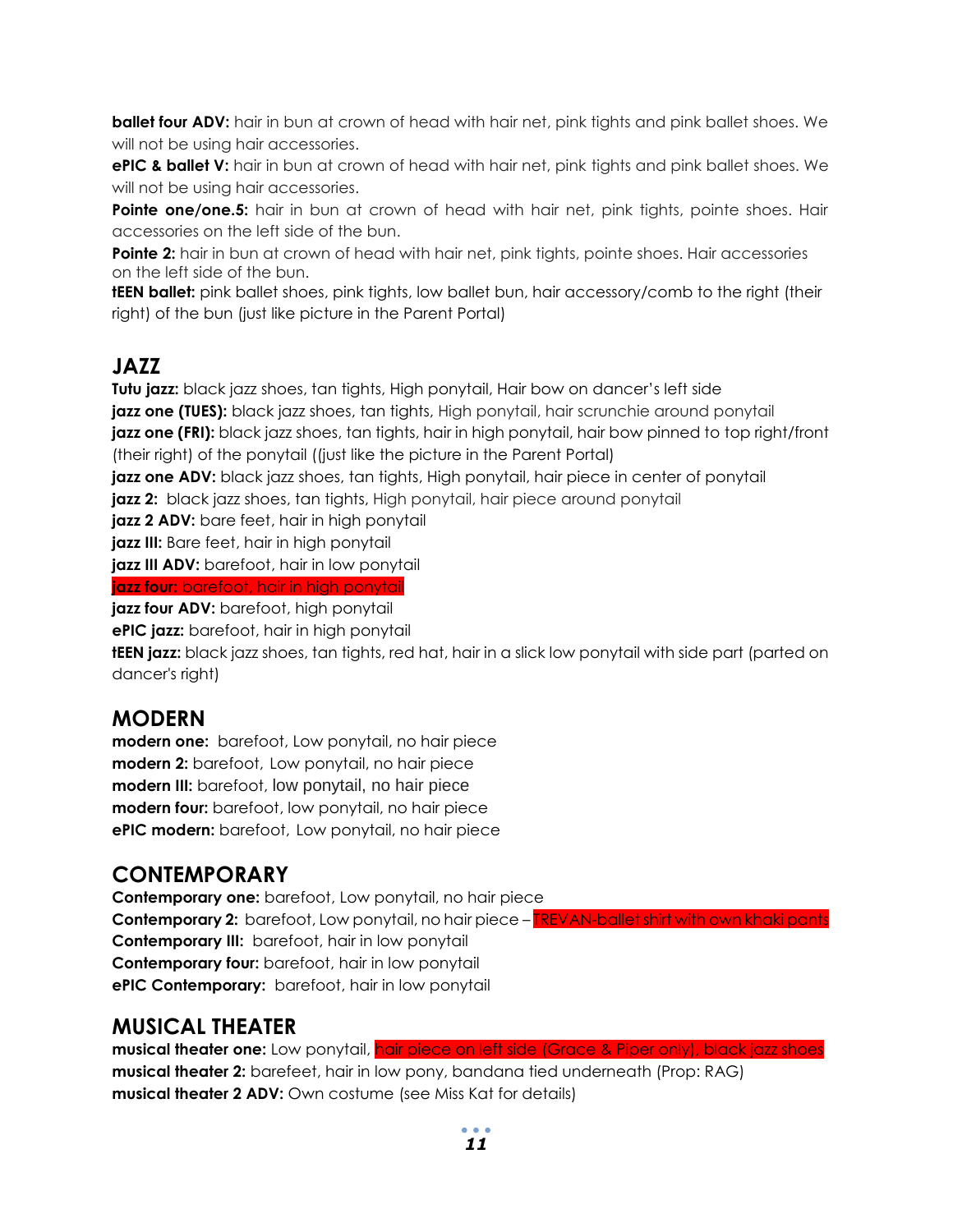**musical theater 2.5:** own costume, hair out of face (or wig depending on character) **musical theater III:** hair in low ponytail, hat, brown/back boots **musical theater four:** Tan fishnets, tan character shoes, hair in low ponytail **musical theater ADV:** hair in low ponytail, bare feet, hat

### **TAP**

**tap one A:** black tap shoes, tan tights, hair in ponytail at crown of head, hair accessory on dancer's top right side of ponytail, black bows around shoes (came with costume) **Anthony** black tap shoes, black socks

**tap one B:** black tap shoes, tan tights, bows on tap shoes, hair in ponytail at the crown of the head with bow on dancer's top right side of ponytail **Nolan** - black tap shoes, black socks, black pants and shirt

**tap one ADV:** black tap shoes, tan tights, ponytail at crown of head with scrunchie around ponytail

**tap 2:** black tap shoes, tan tights, ponytail at crown of head with bow center top of ponytail **tap 2 ADV:** black tap shoes, tan tights, black booty shorts over leotard bottom, ponytail at crown of head with bow center top of ponytail

**tap III A:** black leggings flip under to hit mid ankle bone, black tap shoes, NO socks! Ponytail at crown of head **Trevan** - black jeans, white crew "o" neck tee shirt, gold bomber jacket \*\*try to exchange for an XL jacket \*\*NEED A PRACTICE COSTUME DAY BEFORE DRESS REHEARSAL TO TRY WITH WHITE SPORTS BRA

**tap III B:** tan tights, black shoes, no hair accessory, ponytail at crown of head **Eli and Bella** - black tap shoes, black jacket, NEED TO PROVIDE OWN black jeans and black crewneck tee shirt **tap III ADV:** FROM NOW ON costume

**tap four A:** black tap shoes, hair in ponytail at crown of head – white jeans and peach-colored top

**tap four B:** Long Train Runnin' costume, ponytail at crown of head

**ePIC/four ADV Tap:** black tap shoes, hair in ponytail at crown of head, black romper as discussed in class 3/28

#### **HIP-HOP**

**tutu hip hop:** high ponttail with bow in center, yellow glove on right hand, teal glove on left hand, sneakers can be any color or multi to match costume.

**hip hop one**: hair in low ponytail, black Vans, black tanktop underneath the mesh shirt. Inside straps go across the shoulders in an 'x'

**hip hop one B:** hair in low ponytail**,** black Vans, Jersey will be worn open with black tank or t-shirt underneath

**hip hop 2:** hair in low ponytail, black Vans, bandana tied around the neck with knot in back and "flap" in front

**hip hop 2 ADV:** hair in high ponytail with scrunchie wrapped around, flannel shirt tied around waist**,** black Vans

**hip hop III**: hair in high ponytail, black Vans.

**hip hop four:** hair in high ponytail, bandanna tied around head with knot to dancer's right, black Vans, straps on costume worn hanging down.

**ePIC hip hop:** hair in mid ponytail, black Vans, black crop top underneath shirt

*12*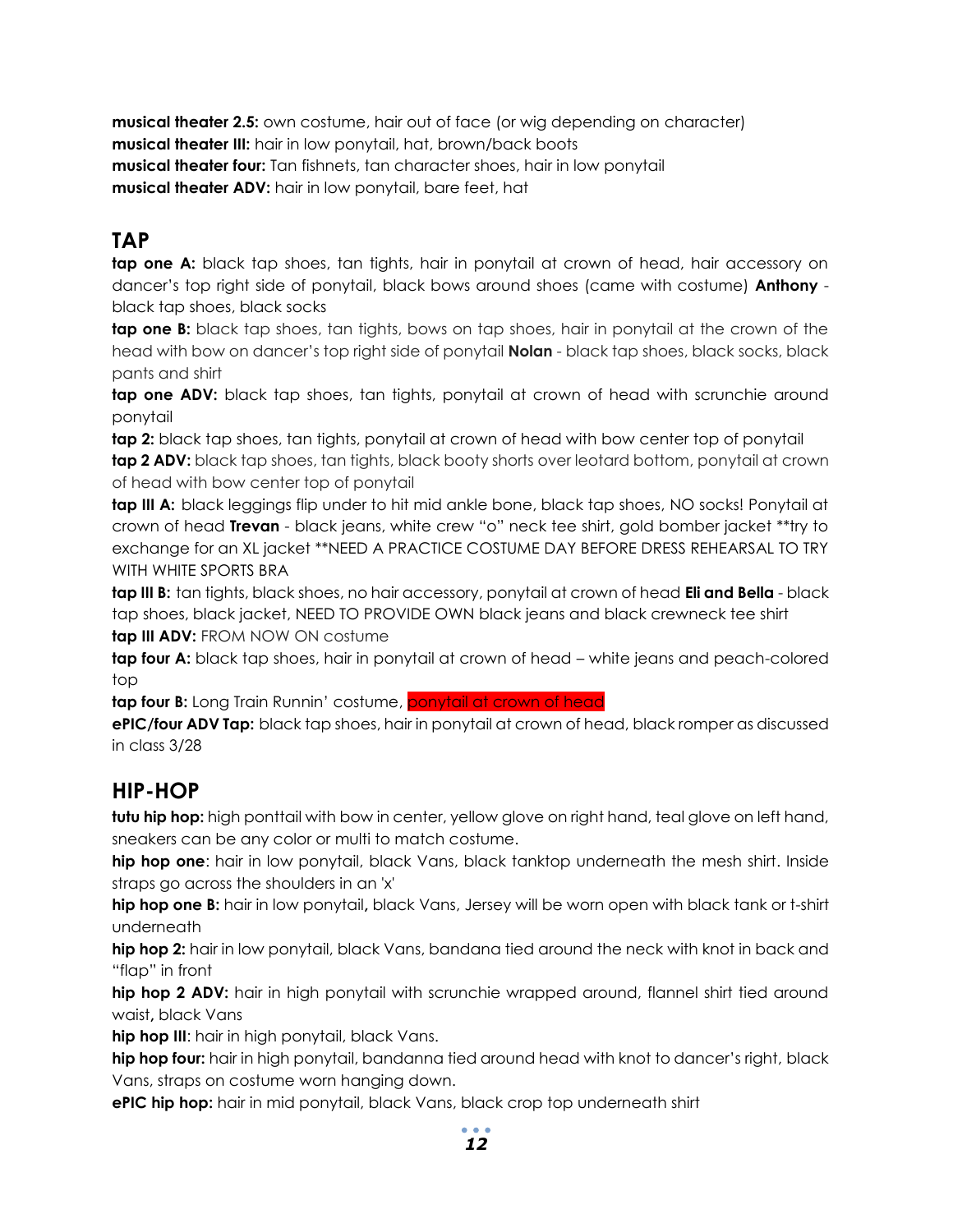### **MAKEUP TIPS**

All students are required to wear a ballet bun for each ballet number. For instructions on how to create the perfect Ballet Bun, click on the link below. [https://www.youtube.com/watch?v=8Loypr\\_bsFo](https://www.youtube.com/watch?v=8Loypr_bsFo)

All students are required to wear make up for the performances. Dancers, even the young ones, wear makeup on stage in order to make their faces and expressions visible to the audience. Makeup can emphasize facial features that would otherwise be washed out by bright stage lights. For helpful hints and examples, check out the website below. dELIRIUM uses the "Prima Diva" templates for competitions (link below). **Little ones are only required to wear blush, mascara and lipstick.**

<https://jamcosmetics.net/pages/face-charts-and-instructions>

### **TICKET SALES**

Recital tickets will be sold online, through our venue, by using the links below (link is LIVE). To purchase tickets to *one show,* simply click the first link below and follow these instructions:

- Choose the show by using the calander (select Saturday June 4<sup>th</sup> or Sunday June 5<sup>th</sup>)
- Select your show time (SAT-1PM, 4PM, or 7PM OR SUN-2PM)
- Select your seats from either the map (continue choosing seats until you have all the tickets needed) or have the theater select the best available seating (you will selct quanity from here), and put them into your cart.

#### *[CLICK HERE TO PURCHASE TICKETS](https://ci.ovationtix.com/35619/production/1106046)*

To purchase multiple show tickets, use the link below and then select the multiple show package you would like. Make sure to select all packages before checking out.

#### *[CLICK HERE TO PURCHASE TICKET PACKAGES](https://ci.ovationtix.com/35619/store/packages)*

- Sales generated from the recital tickets go towards the costs of the shows (i.e., rental of venue, lighting, programs, necessary materials, props, staff, etc.).
- There is an online service fee of \$1.50-2.00 for tickets that is beyond our control.
	- If you have any issues ordering tickets, please call the theater, and they will assist you (804) 735-5187.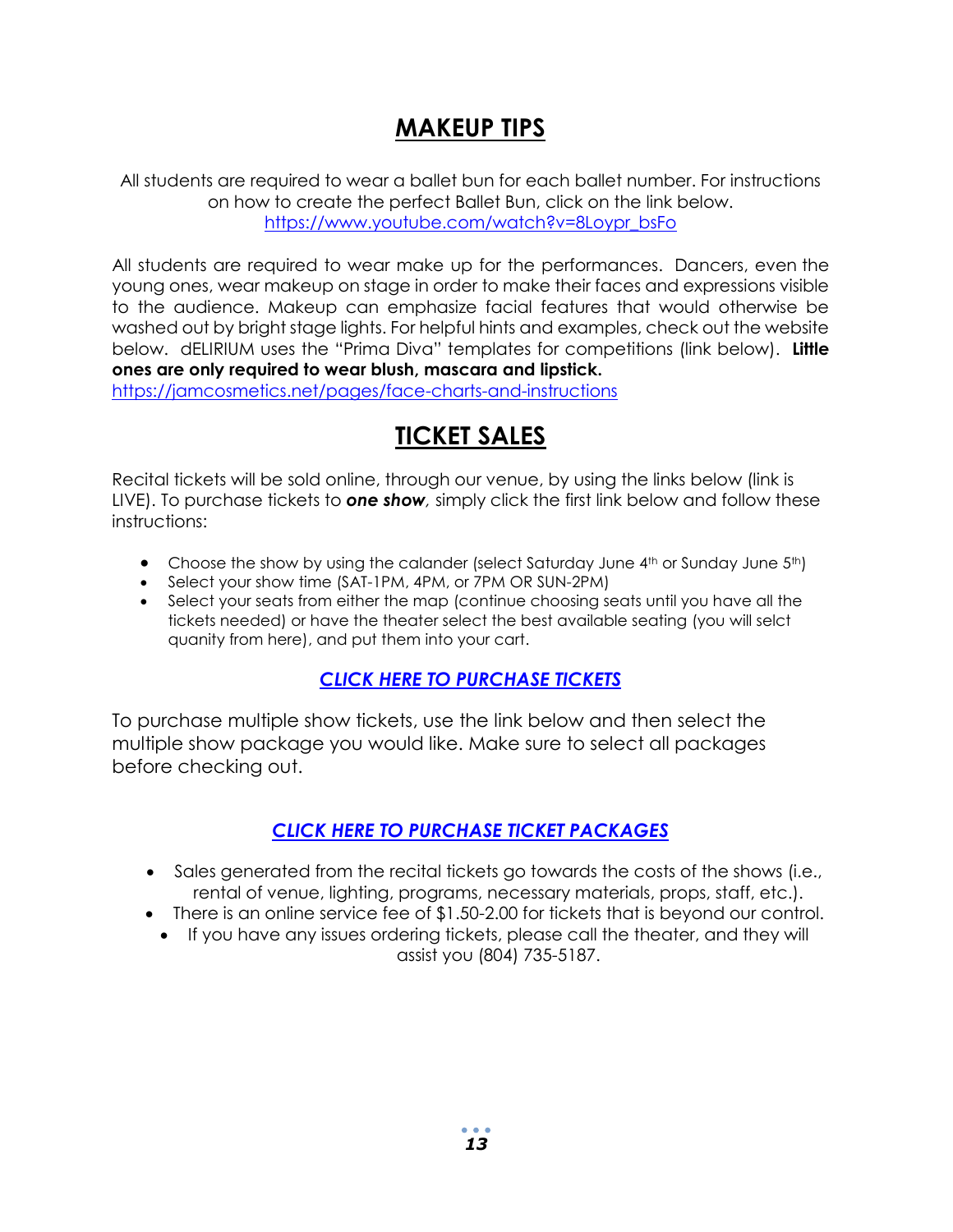#### **Ticket prices (single show)**

| 4 shows)                                                     |  |
|--------------------------------------------------------------|--|
| Parents with dancers in multiple shows (adult tickets only)* |  |
|                                                              |  |
|                                                              |  |
|                                                              |  |
| Child Tickets (multiple shows)*                              |  |
| 2 shows                                                      |  |
|                                                              |  |
| 3 shows                                                      |  |
|                                                              |  |
| 4 shows                                                      |  |
|                                                              |  |

\*multiple show pricing is for the same patron

### **SHOW ORDER**

**Please note**: If your child is enrolled in more than one class or you have multiple children dancing at CDC, there is a strong likelihood that your child or children will be dancing in **more than one recital show.** We would love to accommodate everyone and prevent that from being the case; however, that is not realistic and we apologize in advance if this upsets you. There will be a 10 minute intermission between Act one and Act 2 in all shows.

### **SATURDAY, June 4th 1 PM SHOW**

**(approx. run time 1 hour)**

#### **ACT one**

1. **Game Time (28)**

2. **Dig a Little Deeper (from Princess and the Frog) -** Musical Theater one (9)

3. **Boogie Shoes -** Tap One A (7)

4. **A Dream is a Wish -** tUTU Ballet (MON) (8)

**5. Rip It Up - Tap one B (7)**

6. **Danger Zone -** Jazz 2 ADV (11)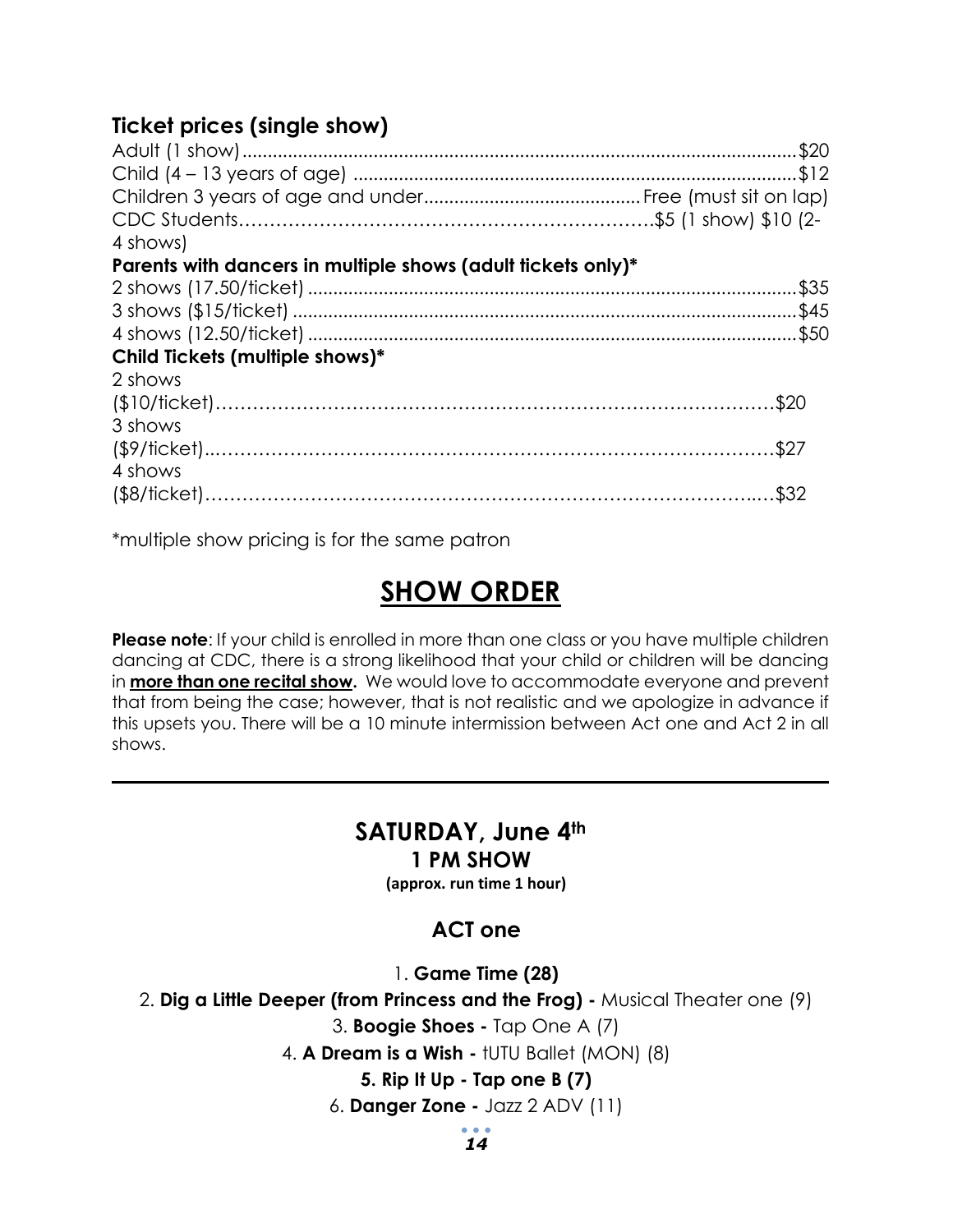**7. Love Runs Out** (Kaitlyn senior solo) **8. No Games -** Hip Hop four (12) **9.** Jazz one ADV 10. **I See the Light -** Ballet one (Fri) (10)

#### **ACT 2**

1. **Jam (12)** 2. **The Rainbow Connection -** Ballet 2A (8) 3. **Hippity Hop** - tUTU Hip Hop (6) 4. **Dream a Little Dream -** ballet one ADV (11) 5. **Throwback Love** - **Tap One ADV (9)** 6. **A Million Dreams -** Ballet one (WED) (6) 7. **Waves (4)** 8. **My Own Thang** - Hip Hop One (14)

> **SATURDAY, June 4th 4 PM SHOW (approx. run time 1 hour, 10 minutes)**

#### **ACT one**

1. **Game Time**

2. **Hard Knock Life (from Annie)-** Musical Theater 2 (7)

3. **Baby Shark (breakbeat remix) -** tUTU Jazz (6)

4. **Deep End** (Katelyn Senior Solo)

5. **The Show Must Go On -** Ballet Four ADV (14)

6. **Momentum -** Hip Hop 2 (17)

7. **You are My Sunshine -** tUTU Ballet (WED) (5)

8. **Fluid -** ePIC Modern (10)

9. **Right Here, Right Now -** Ballet 2B (11)

10. **Long Train Running** - Tap Four B/dELIRIUM (17)

#### **ACT 2**

1. **Human Again -** Musical Theater 2 ADV (11) **2. Tchaikovsky Melody -** Pointe one & one.5 (14) **3. You've Got a Friend in Me -** tUTU Ballet (THURS) (7)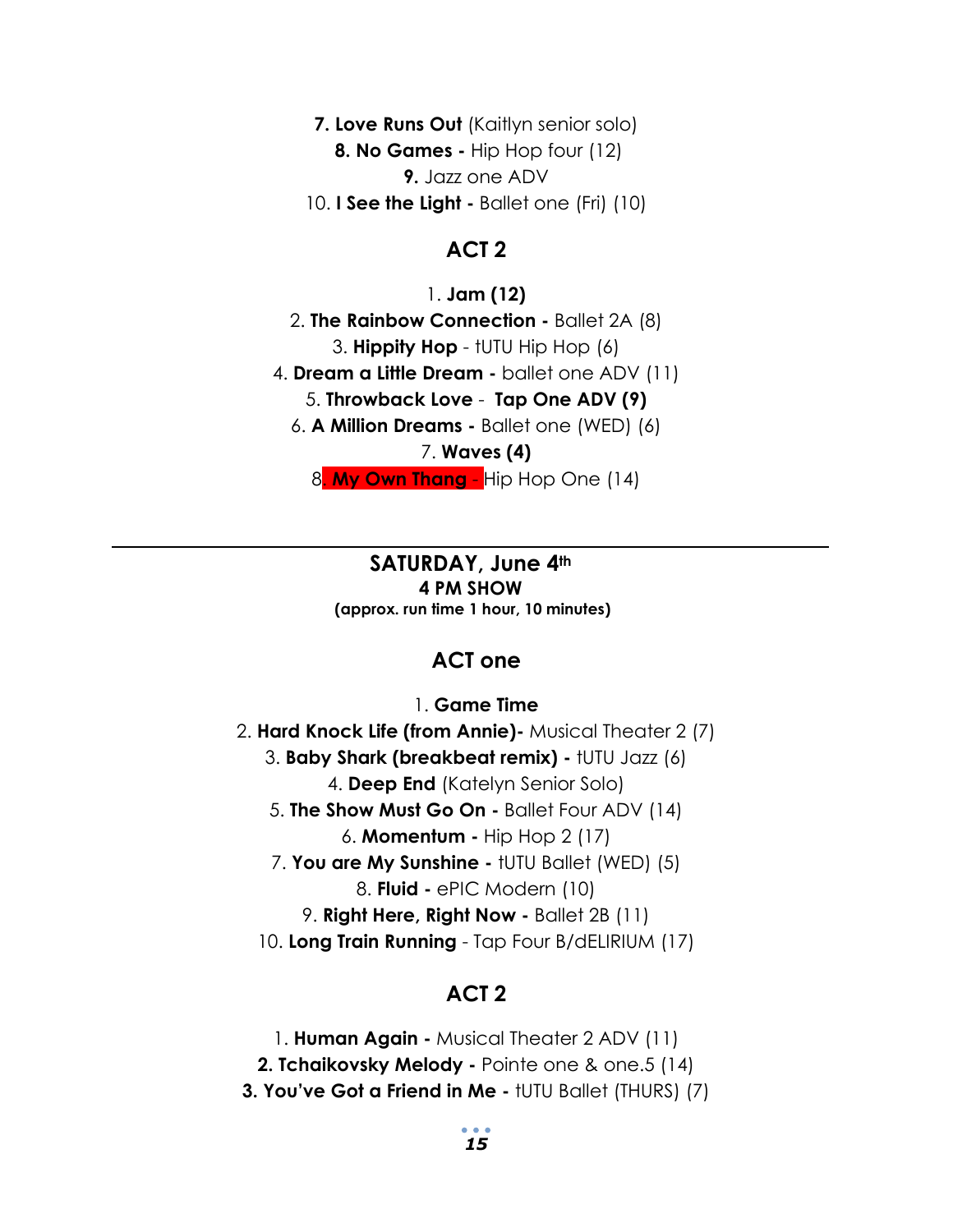4. **Couldn't Be Better -** Jazz 2 (9) 5. **The Boxer -** Modern 2 (12) **6. Forget You** (Savi senior solo) 7. **Like That** - **Tap 2 ADV (7) 8. Business of Love -** Jazz Four ADV (10) 9. **Almost There - Tap 2 (7) 10. X -** ePIC Hip Hop (10)

### **SATURDAY, June 4th**

**7 PM SHOW (aprox. run time 1 hour, 30 minutes)**

#### **ACT one**

1. **Game Time** 2. **I'm Coming Out -** Tap III A (7) 3. **Knock on Wood** - Jazz III (12) 4. **Lilo** (Lexi Senior Solo) 5. **Learning to Fly** - Tap Four A (8) 6. **I've got a Dream -** dELIRIUM **7. Someone You Loved -** tEEN Ballet (5) 8. **Fly Away -** Jazz Four (6) **9. King of New York (from Newsies) -** Musical Theater III 10. **Trusty and True** - ePIC Contemporary (16) **11. Turn Up** - Hip Hop III (22)

#### **ACT 2**

**1. Sleeping Beauty -** Ballet V and ePIC Ballet 2. **Black Water -** Contemporary 2 (12) 3. **Clap Your Hands-** dELIRIUM (5) 4. **Sweet Child 'O Mine -** Ballet III ADV (13) 5. **Just Fine -** Tap Four ADV/ePIC Tap (11) 6. **Joy -** Contemporary III (13) 7. **Ease on Down the Road –** dELIRIUM (5) 8. **Le Jazz Hot (from Victor Victoria) -** Musical Theater Four (12) 9. **Believe** – dELIRIUM duet (2) $\bullet$   $\bullet$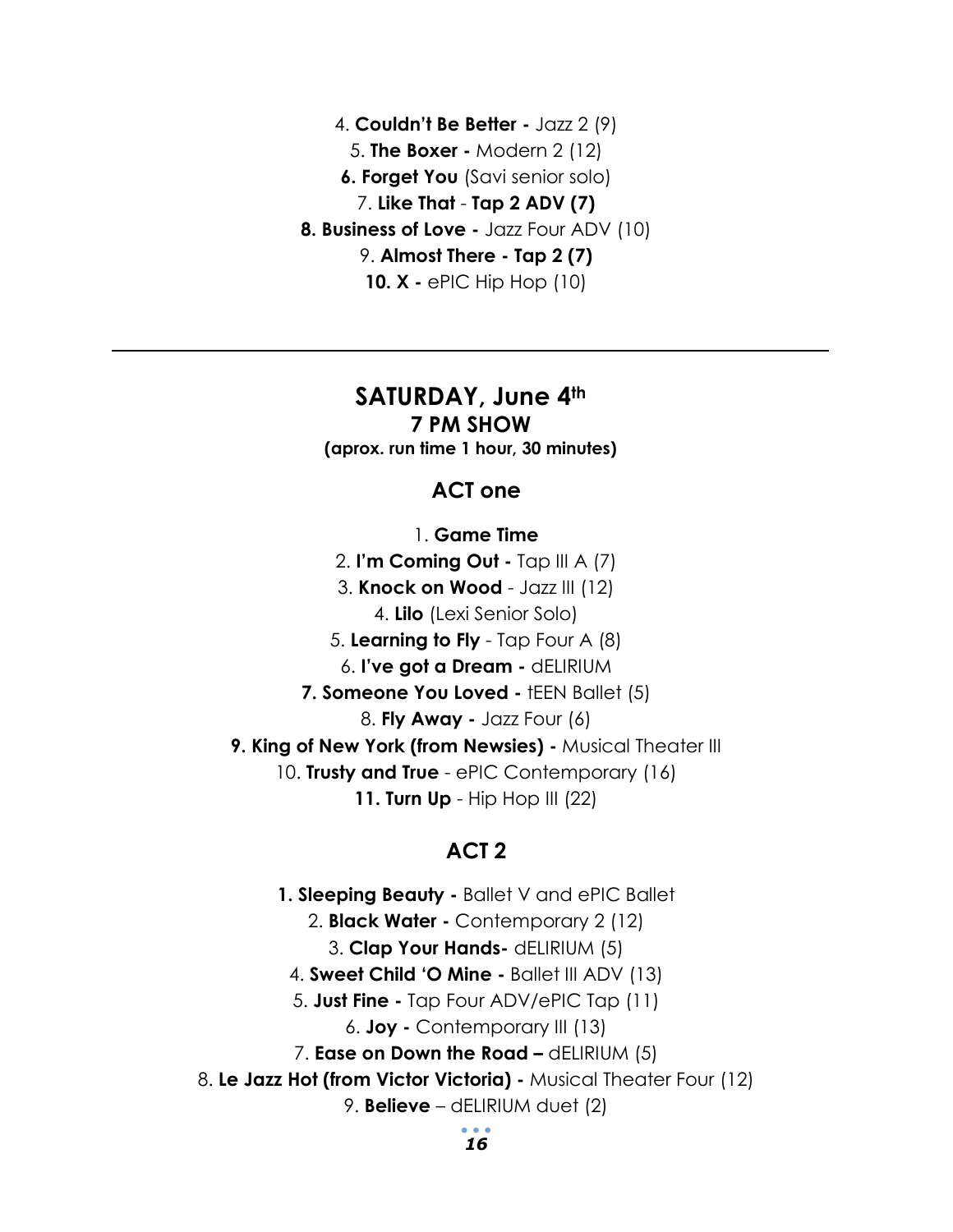10. **My Girl -** Ballet III (13) 11. **Proud Mary -** ePIC Jazz (16)

#### **SUNDAY, June 5th 2 PM SHOW (aprox. run time 1 hour, 30 minutes)**

#### **ACT one**

1. **Game Time -** dELIRIUM dance company (28) 2. **Coffee in a Cardboard Cup -**Musical Theater 2.5 (8) 3. **Runaway -** Ballet One (TUES) (5) **4. Dawn of Faith -** Modern Four (9) **5. Don't Miss It** - senior solo 6. **This Feeling -** Modern One (10) 7. **Timelessness -** Pointe 2 (7) **8. Confessions -** Modern III (9) **9. Better Together -** Jazz one (FRI) (7) **10. Feel Alive Again -** Contemporary One (9) **11. L.O.V.E. -** tEEN Jazz (6) **12. New York -** ePIC Musical Theater (21)

#### **ACT 2**

**1. Sleeping Beauty -** Ballet V and ePIC Ballet 2. **Upside -** Tap III B (8) **3. Faith -** Jazz One (TUES) (5) **4. Die Fledermaus Waltz** - Ballet 2 ADV (13) **5. Flexin' -** Hip Hop 2 ADV (11) 6. **Pressure -** dELIRIUM dance company 7. **Actin' Up** - Hip Hop One B (10) **8. Sweet Dreams -** Jazz III ADV (9) 9. **Adore You –** Ballet four (6) 10. **Love in the Dark -** Contemporary Four (14)

11. **From Now On -**Tap III ADV **(15)**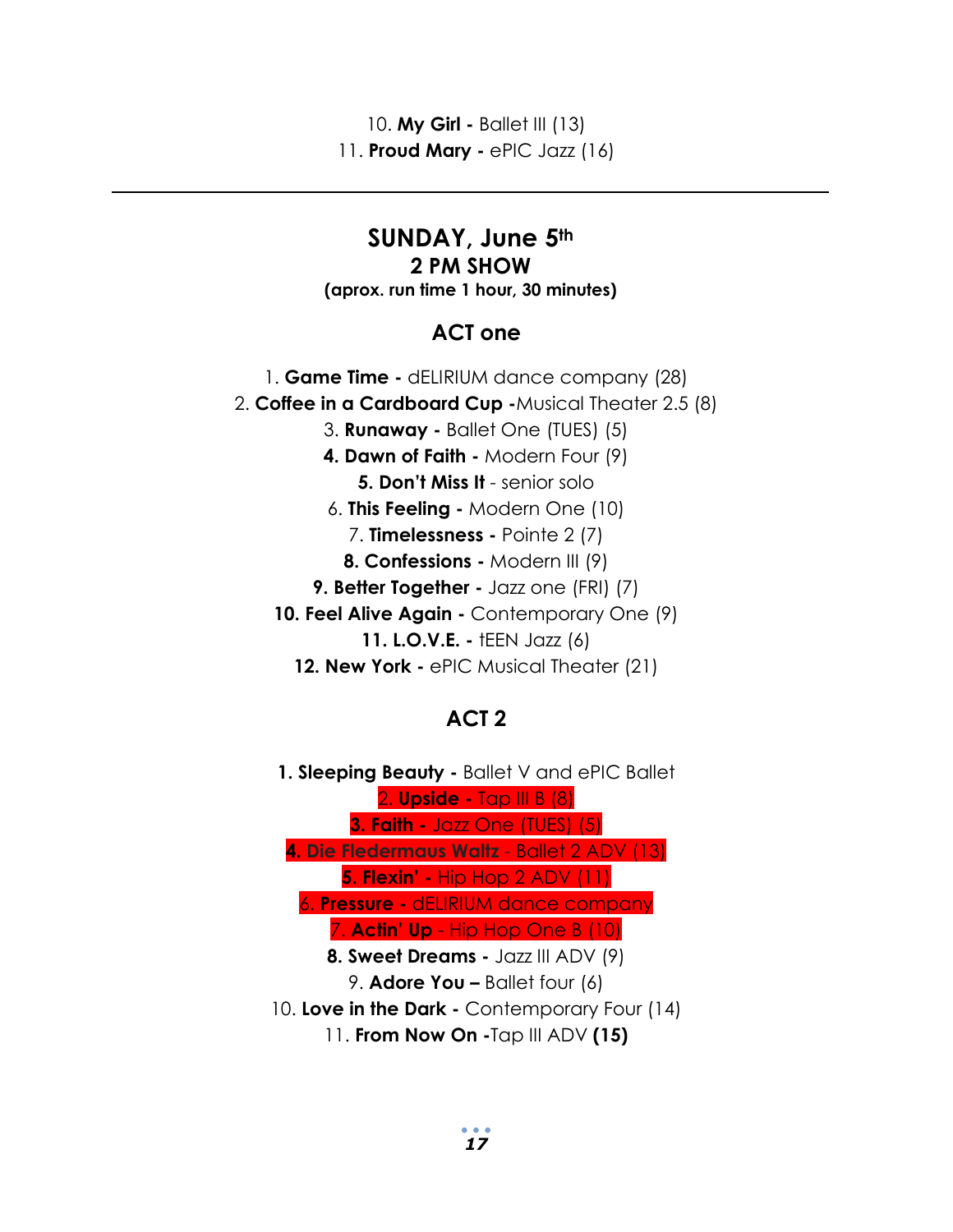### **AUDIENCE ETIQUETTE**

#### **Cell Phones**

Upon entering the theater please turn off all cell phones to a silent setting. If you need to make or receive a call please do so outside of the theater (refer to "Coming and Going" below).

#### **Coming and Going**

Please do not leave the auditorium during a dance performance unless, of course, there is an emergency. During the breaks in a recital, before and after a dance number is performed, the usher will allow you to move in and out of the auditorium. There will also be an intermission, which will be noted in your program, during which everyone is permitted to enter and exit the auditorium.

#### **Noises and Children**

Please do your best to refrain from any excess noise making while in the theater. If you have small children who start to fuss, please find the nearest exit. Remember to respect those around you and the performers on stage.

#### **Photos and Videos**

Flash photography of any kind is strictly prohibited during the performance as it is a hazard to the dancers. There will be a professional videographer and photographer for all the performance. Chesterfield Dance Center, LLC owns the rights to all choreography performed onstage and unauthorized videos will be confiscated.

#### **Food and Drink**

Food and drinks are prohibited in the theater. During intermission you may enjoy snacks and refreshments in the lobby that are available through the theater. Please be sure you finish your snacks and beverages before re-entering the auditorium and please dispose of all trash.

#### **Clothing**

Many times the theater is kept cold, so bring a sweater or dress in layers to be more comfortable. Students who are watching the show must either remove their costumes or have them covered.

#### **Dancers**

If you wish to watch a number during the recital, remember that you may **NOT** go into the audience in your costume. Please be sure that you put something over it. You are expected to be on your best behavior when in the audience and be respectful of the people around you. Also, be sure to be back stage at least 5 numbers before your own.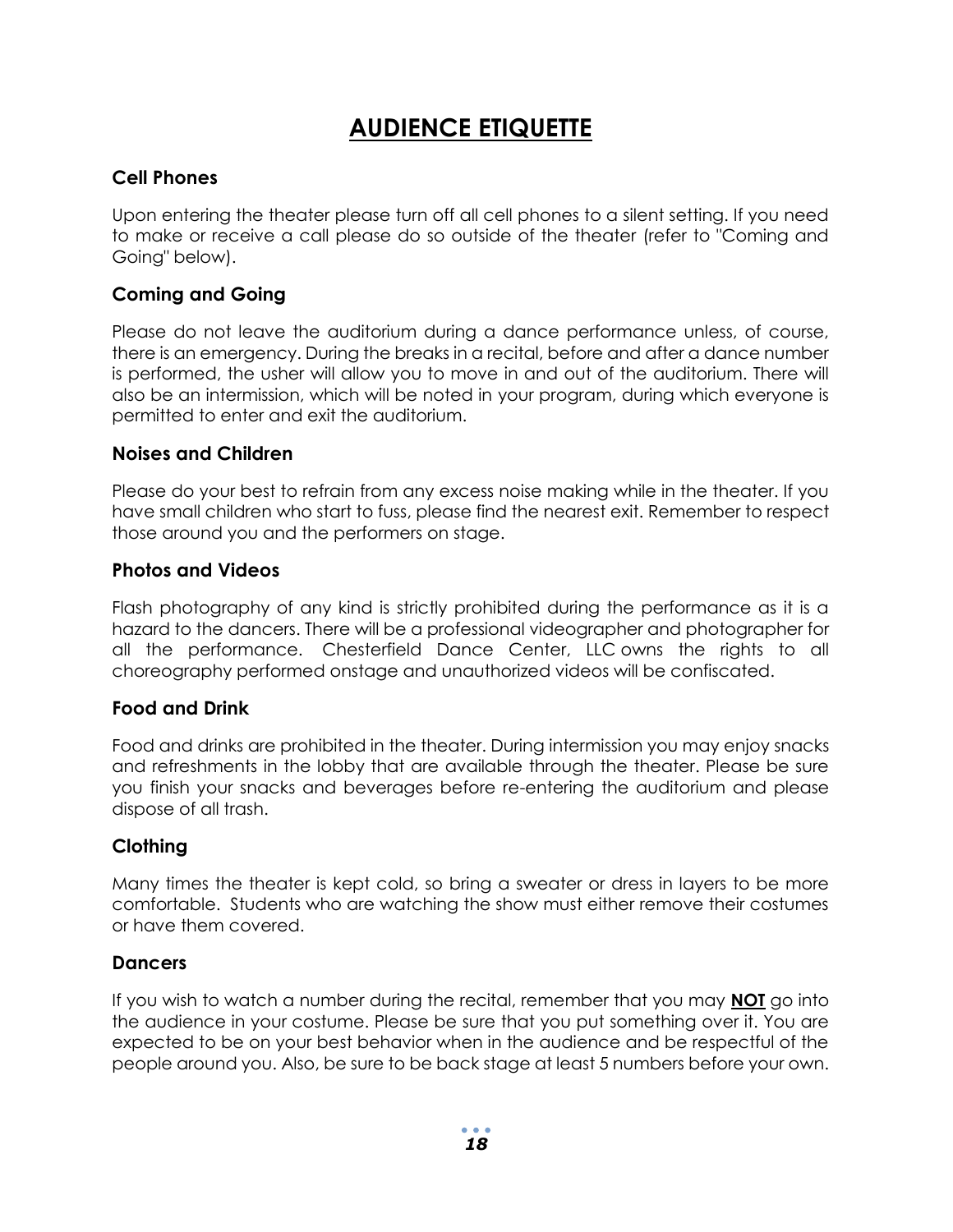#### **GROUP PICTURE SCHEDULE**

After a two year hiatus, group picture day is BACK and better than ever, with ShutterStorm! Below is the schedule for group pictures (individual pictures will have a sign-up sheet). Please arrive at least 10 minutes prior to your first picture. We will not wait for late arrivals!

#### **Group Picture Day Schedule 2022 Saturday, May 7 th at CDC**

9:00-9:05: Tutu Ballet (MON) 9:05-9:10: Tutu Jazz 9:10-9:15: Tap One A 9:15-9:20: Tutu Hip Hop 9:20-9:25: Tutu Ballet (THURS) 9:25-9:30: Ballet one (WED) 9:30-9:35: Hip Hop One 9:35-9:40: ePIC Modern 9:40-9:45: Jazz One (TUES) 9:45-9:50: Ballet one (FRI) 9:50-9:55: Hip Hop One B 9:55-10:00: Tap One B **10:00-10:10: Break** 10:10-10:15: Ballet one (Tues) 10:15-10:20: Ballet 2A 10:20-10:25: ePIC Jazz 10:25-10:30: Ballet one ADV 10:30-10:35: Jazz One (Fri) 10:35-10:40: Ballet 2B 10:40-10:45: ePIC Contemporary 10:45-10:50: Jazz One ADV 10:50-10:55: Jazz 2 10:55-11:00: Musical Theater 2.5 11:00-11:05: Epic Tap/Four ADV 11:05-11:10: Musical Theater One **11:10-11:20: BREAK** 11:20-11:25: Hip Hop III 11:25-11:30: Teen Ballet 11:30-11:35: Tap one ADV 11:35-11:40: epic Hip Hop 11:40-11:45: Tap III B 11:45-11:50: Hip Hop 2 11:50-11:55: Tap III A 11:55-12:00: Jazz III ADV 12:00-12:05: Musical Theater 2

12:05-12:10: Tap Four A 12:10-12:15: Tap 2 ADV 12:15-12:20: Teen Jazz 12:20-12:25: Tap 2 12:25-12:30: MT Four **12:30-1:00: LUNCH BREAK** 1:00-1:05: Hip Hop 2 ADV 1:05-1:10: Jazz 2 ADV 1:10-1:15: Hip Hop Four 1:15-1:20: Ballet Four 1:20-1:25: Contemporary one 1:25-1:30: Modern One 1:30-1:35: Jazz Four ADV 1:35-1:40: Ballet 2 ADV 1:40-1:45: Ballet III 1:45-1:50: Epic Musical Theater 1:50-1:55: Ballet III ADV **1:55-2:05: BREAK** 2:05-2:10: Musical Theater III 2:10-2:15: Contemporary Four 2:15-2:20: Tutu Ballet (WED) 2:20-2:25: Contemporary III 2:25-2:30: Modern III 2:30-2:35: Modern 2 2:35-2:40: Modern Four 2:40-2:45: Jazz III 2:45-2:50: Jazz Four 2:50-2:55: Pointe 2 2:55-3:00: Contemporary 2 3:00-3:05: Ballet Four ADV 3:05-3:10: Epic Ballet/Ballet V 3:10-3:15: MT 2 ADV 3:15-3:20: Pointe one/one.5 3:20-3:25: tap III ADV 3:25-3:30: tap four B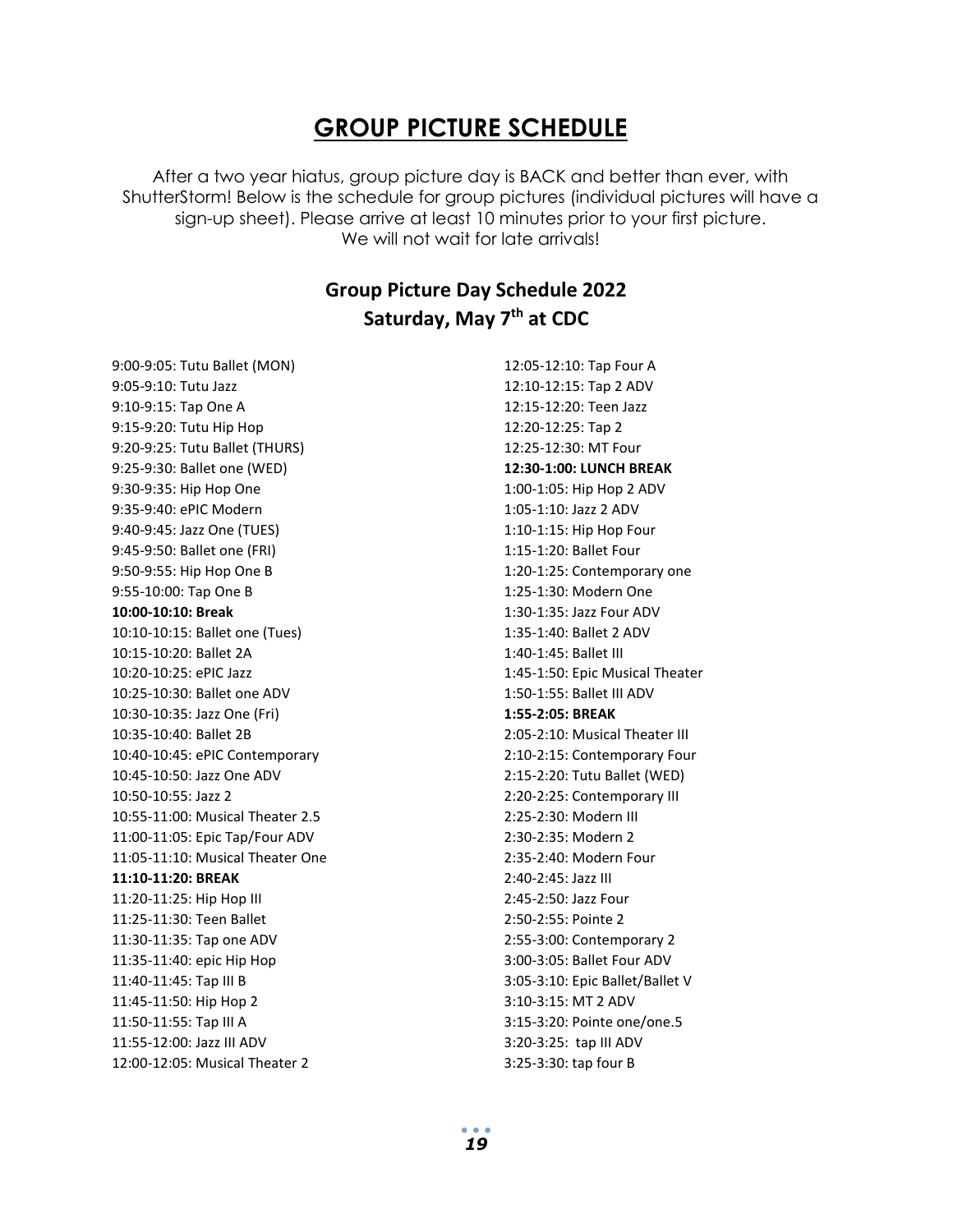### **RECITAL 2022 PICTURE PRICING**

We are proud to welcome Shutter Storm to handle all of our picture needs this year! After 2 years of using them for videos, we are positive they will not disappoint! Pricing for all pictures is below and order forms can be picked up in the office, downloaded from our website (under Recital 2022) or on picture day, Saturday, May 7<sup>th</sup>.

#### **GROUP PHOTOS**

**1st 5x7 \$15 / 1st 8x10 \$25 2nd 5x7 \$12 / 2nd 8x10 \$18 3rd 5x7 \$10 / 3rd 8x10 \$12**

**ALL OTHER 5x7=\$8 / 8x10=\$10**

#### **ACTION SHOTS**

**(Will be taken during RECITAL SHOWS)**

#### *1 DIGITAL IMAGE = \$20 5 or MORE IMAGES = \$10/ea*

*ALL PHOTOS FROM 1 ROUTINE* **\$85** *ALL PHOTOS FROM 2 OR MORE ROUTINES*  **\$75/ea**

#### **INDIVIDUAL PHOTOS**

*ALL DIGITAL IMAGES IN ONE COSTUME \$60 ALL DIGITAL IMAGES IN 2 COSTUMES \$80 ALL DIGITAL IMAGES in 3 COSTUMES \$100 ALL DIGITAL IMAGES UNLIMITED COSTUMES \$125*

*\*ASK ABOUT FRIENDS & FAMILY OPTIONS*

#### **PACKAGES**

**PICK ANY 2 OPTIONS FROM DIFFERENT CATEGORIES \$15 OFF TOTAL** *\*minimum order of \$50 to qualify*

*PICK ANY 3 OPTIONS FROM DIFFERENT CATEGORIES \$25 OFF TOTAL \*minimum order of \$90 to qualify*

*OTHER SPECIAL PRICING AVAILABLE ON SITE*

**Add professional prints to any individual picture package**

8 Wallets…\$15 4 x 6………\$8 5 x 7………\$10 8 x 10……..\$18 13 x 19……\$30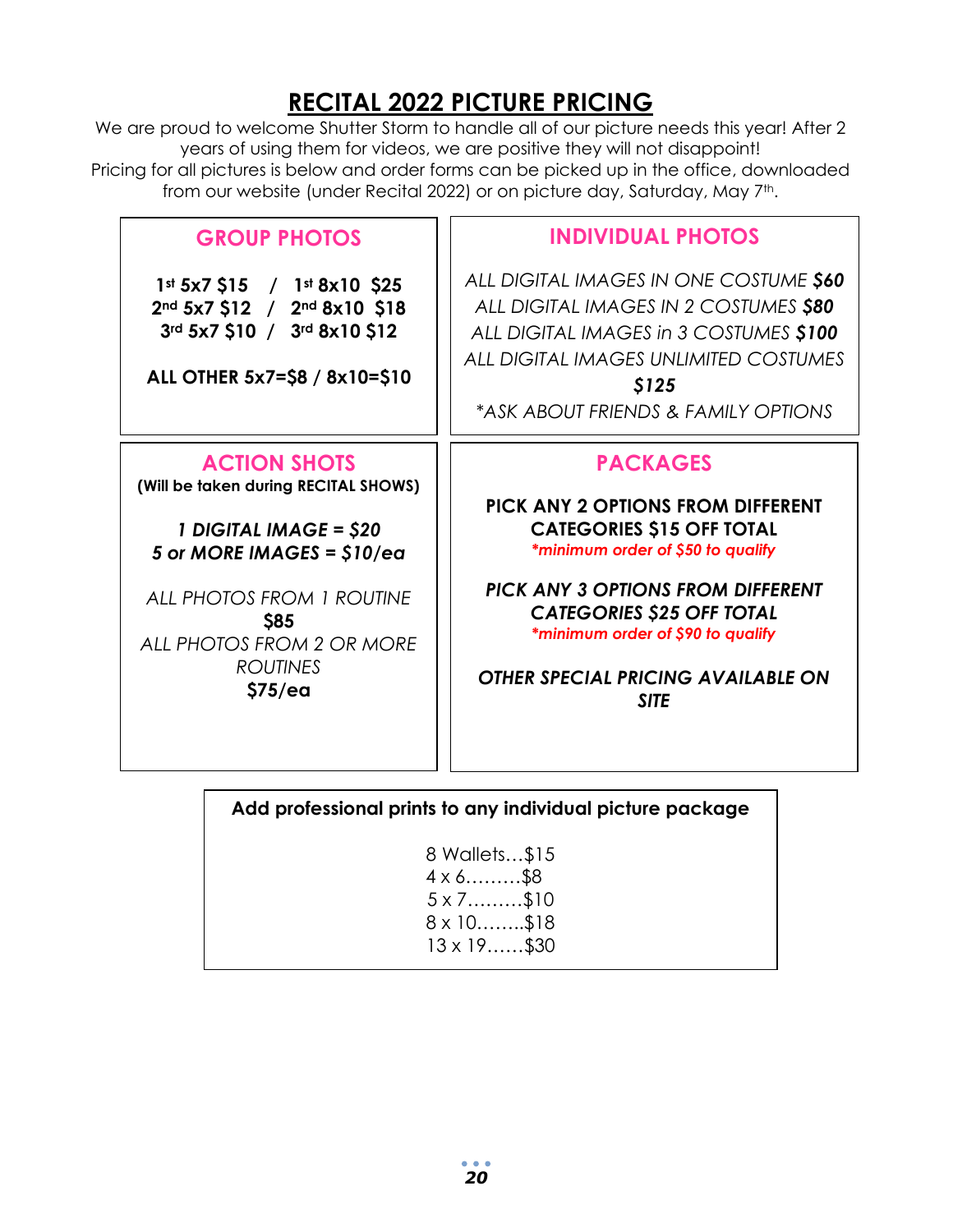### **INDIVIDUAL PICTURES**

Below is the link to the individual picture sign-up sheet. If you would like individual pictures, please make sure you sign up and follow the directions located below and on the actual sign-up sheet!

### **[Individual Picture Sign-Up](https://docs.google.com/document/d/1C1PON_YdccfXsV_RbHxp0bTgEcTiHuwQBXngdctSxgU/edit?usp=sharing)**

- Each time slot is 6 minutes in length.
- ONLY sign-up for ONE CLASS PER TIME SLOT.
- Please have your individual pose ready before entering the studio for pictures.
- If you have multiple costumes that you would like individual pictures for, please do not sign up in back to back time slots, as time is needed to change costumes.
- Please do not sign up in a time slot that overlaps with your group pictures (check the recital handbook for your group picture times).
- Please limit your costume changes to two dances/costumes to allow everyone who wants pictures a chance to sign-up.
- If you would like more than 2 costumes/dances, please email info@chesterfielddancecenter with your request. If we have time slots left over, we will notify you (this may not be determined until the week of pictures).

### **VIDEOS**

Shutter Storm will also be recording our shows and taking action shots for a third year! Instead of DVD's and BluRays, every dancer (or family) will receive a digital download of ALL shows for the low price of \$30/dancer or \$40/family. This is a CRAZY deal, and we hope everyone agrees! We will give more information on when the downloads will be available after the shows (within a month).

Shutter Storm is a multi-media company primarily based in the world of competitive dance and recitals. They specialize in the art of archiving creative and artistic movement through photography and videography.

Check out their work here:<https://www.shutterstormmedia.com/index.html>